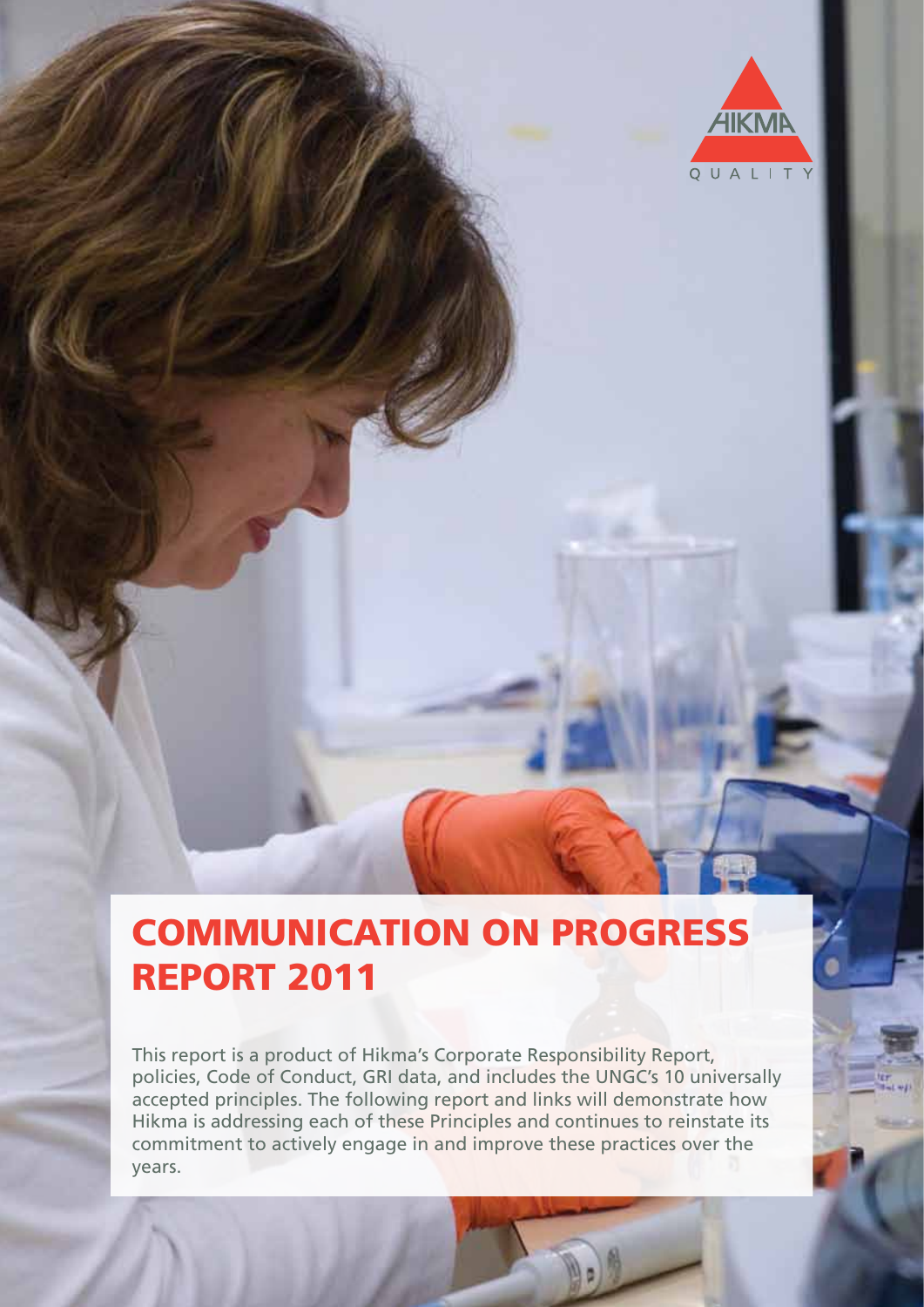

# **Contents**

- Letter From CEO Said Darwazah
- The Global Compact 10 Universally Accepted Principles 0 Commitment 0 Systems, Processes and Programs 0 Actions
	- 0 Performance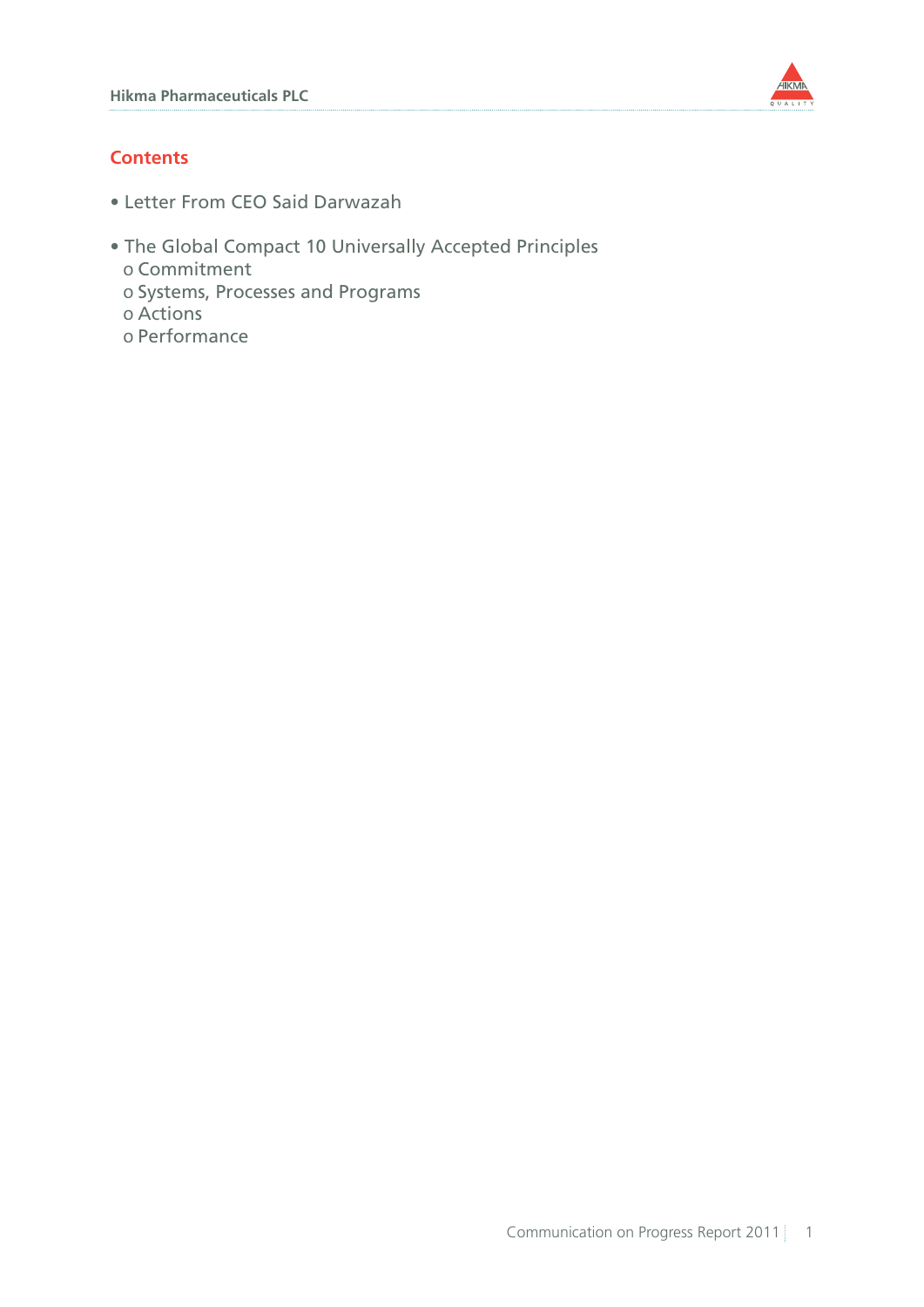

## **CEO's letter,**

It is my pleasure to present Hikma's 2011 Communication on Progress Report.

Hikma's Corporate Responsibility remains at the core of its business strategy and the way it conducts its operations. Our CR progress has been accelerated by our unwavering commitment to the Global Compact and its principles in the areas of human rights, labour, environment and anti corruption.

As a leading Healthcare company, we strive to overcome today's social and economic challenges by staying focused on upholding the highest ethical conduct in everything we do. Our responsible business practices have enabled us to deliver high quality affordable medicines, strengthen relationships with our stakeholders and contribute to raising healthcare standards across all of the countries in which we operate. This has been particularly pertinent in our operations in the MENA region where several countries have been undergoing social and economic turmoil. Being local in each country has many advantages, as this has enabled us to respond quickly and effectively to incidents such as the Arab Spring, minimizing any significant negative impact. Being committed to the people and communities in the countries we operate in, not only builds a solid reputation, of which we are very proud, but also substantiates the company's values. We believe that every healthcare company should be responsible to giving back to the community and its people.

As such, sustaining Hikma's active membership of the United Nations Global Compact (UNGC) remains a priority for us and reinforces our dedication to implementing its ten principles in the areas of human rights, labour, environment and anti-corruption. We will always advocate for changes that enhance people's access to higher quality medicine, a cleaner environment and ultimately advance human health and quality of life.

We will remain diligent in working towards a more sustainable business by continuously supporting the UNGC and implementing its principles in all aspects of our business. Our mission is not only to ensure the vitality and transparency of our business, but to also improve the health of our local and global communities while safeguarding our environment.

*Said Darwazah CEO of Hikma Pharmaceuticals PLC*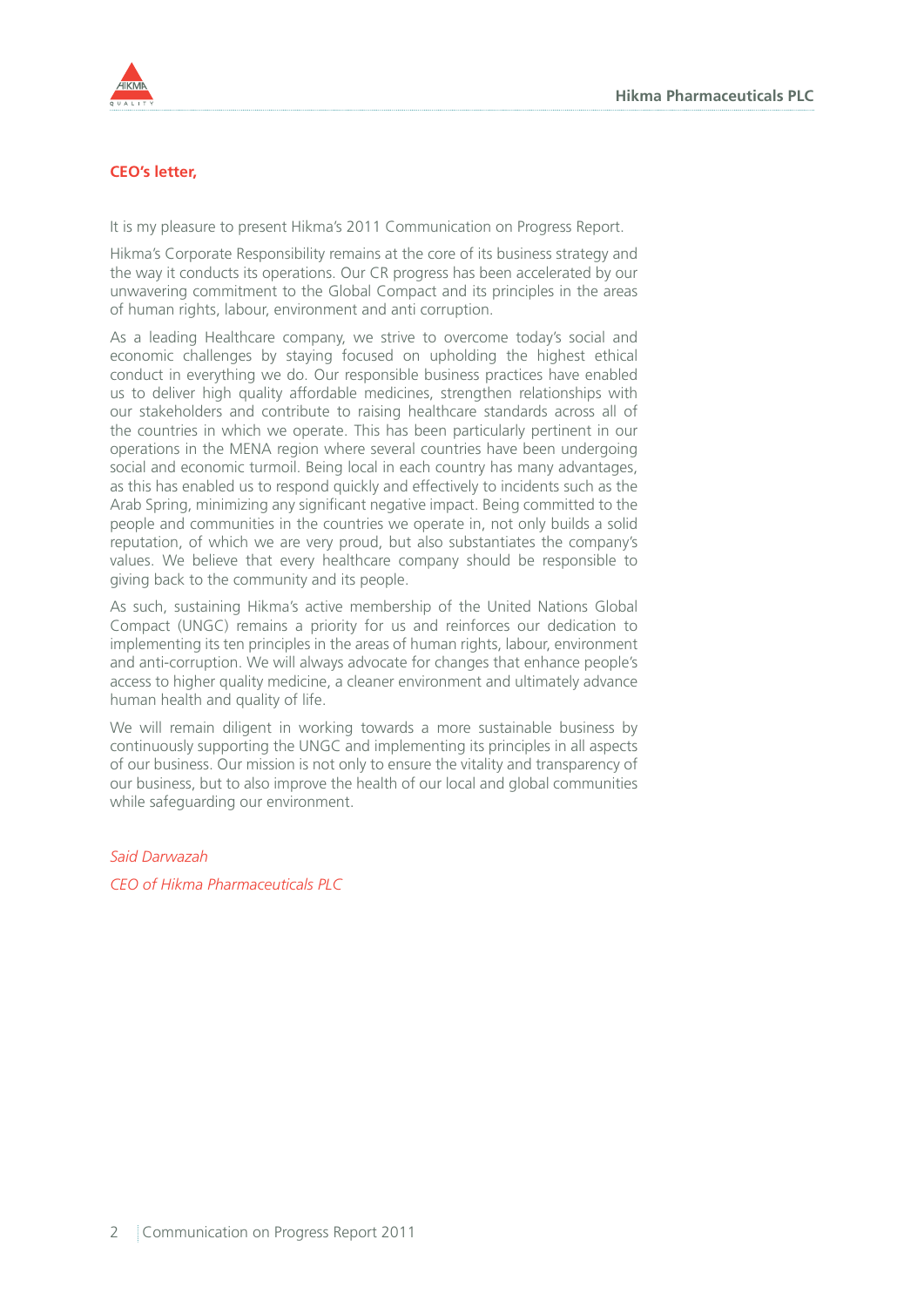

# **The Global Compact 10 Universally Accepted Principles**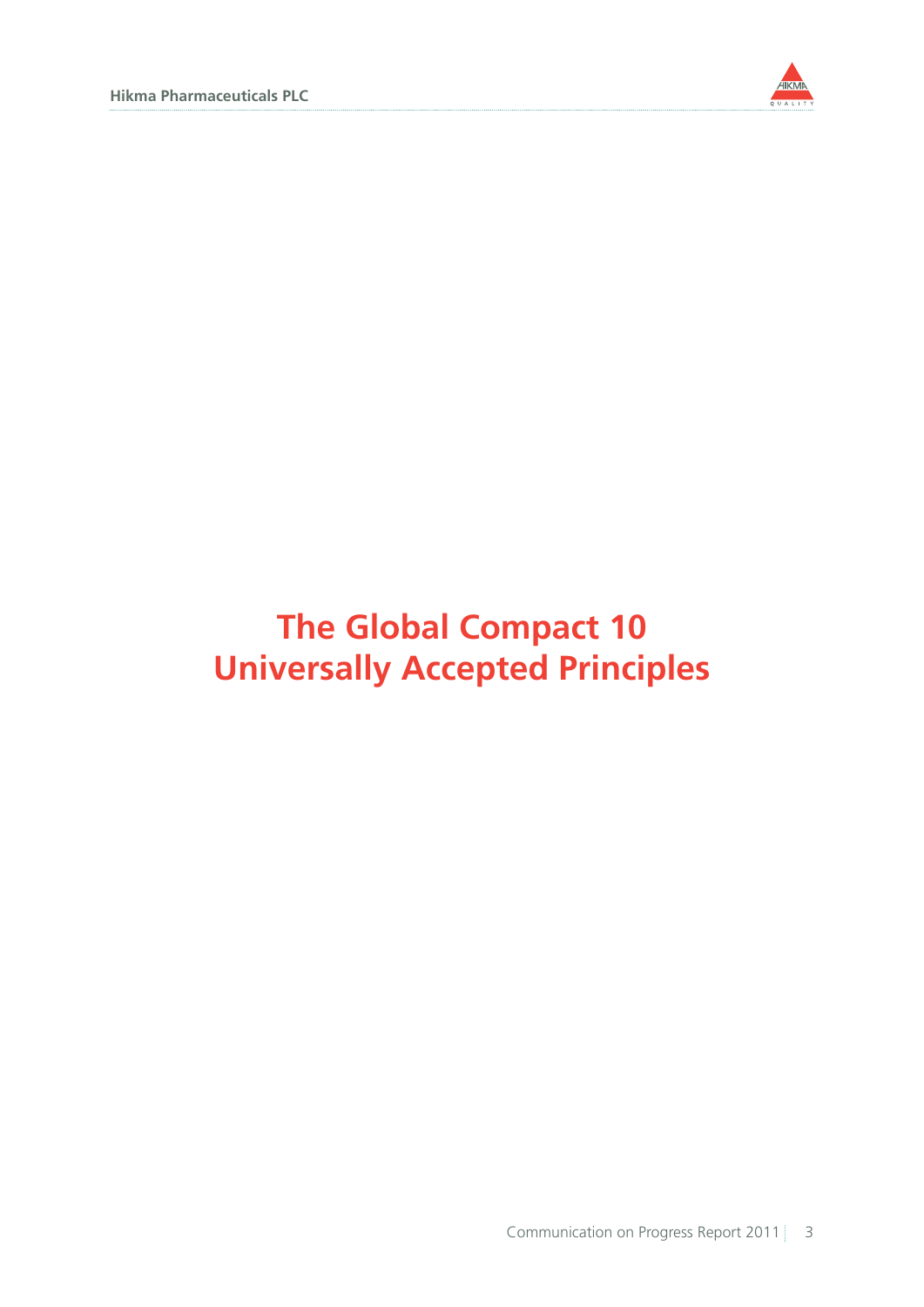

# Principle One:

**Businesses should support and respect the protection of internationally proclaimed human rights**

# Principle Two:

**Businesses should make sure that they are not complicit in human rights abuses**



## **Commitment**

Hikma supports and respects human rights as a core ethical value. Through its high ethical conduct, Hikma upholds that human rights protection is applied in every aspect of its business. The multinational Group, which has expanded into 11 countries by 2011, shares uniform ethical principles among its different cultures in diverse geographic locations, under the umbrella of internationally proclaimed human rights, in compliance with applicable laws of the country.

Hikma has articulated this support of Human Rights Protection through the **Code of Conduct**. The Code of Conduct applies to all Hikma employees and in all of Hikma's business dealings.

The Dignity and Respect Principle from Hikma's Code states the following:

*"Hikma respects the dignity and human rights of its*  employees and others. Privacy and confidentiality *are essential to business and Hikma will respect the privacy of its customers, counterparties and employees, and is committed to maintaining the*  confidentiality of their information. Hikma is not *discriminatory and offers equal opportunities to all."*

The employment matters standard in the Code of Conduct states the following:

*"Hikma operates a discrimination-free working environment and is committed to promoting a culture of respect, dignity and equal opportunity in which employees' individual rights are protected. Hikma believes that the diversity of its workforce is highly valuable. Hikma is committed to providing an environment in which individuals*  can flourish based on talent, experience, and *performance and where potential is recognised and encouraged.*

*At Hikma:*

*Discrimination is not tolerated and equal employment opportunities are provided to all.*

*No forms of violence, bullying or harassment are tolerated.* 

*Employee rights are safeguarded and employment laws and regulations are complied with the need for training and development is recognised as central to the on-going development of our people, and their skills and knowledge."*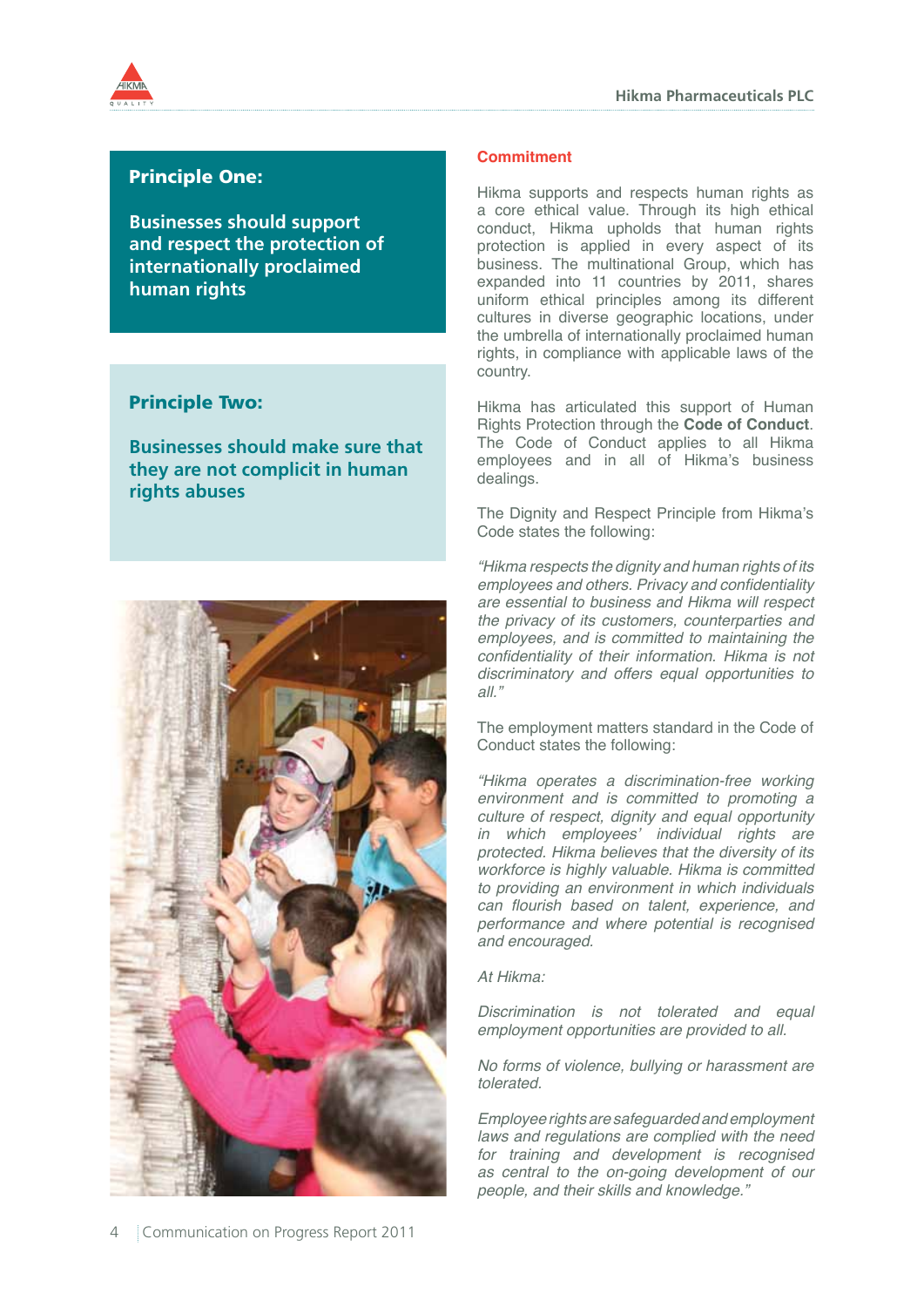As with any manufacturing company, the operators' right to health and safety is an integral part of the company's responsibility towards them. Hikma has a well developed health and safety mandate, and begins at the top level commitment through the Code of Conduct: *"Hikma is committed to providing for its employees a safe and secure working environment."*

Hikma applies Human Rights standards along its supply chain. Hikma will not deal with any supplier who does not honour international labour standards. As mentioned in the Code of Conduct, *"Hikma seeks to engage with customers and suppliers whose employment practices respect human rights and whose ethical standards meet the standards set by Hikma."*

Hikma's full-fledged and ongoing commitment to its employees' health and safety is demonstrated through being granted the **OHSAS 18001**. OHSAS 18001 specifies requirements for an occupational health and safety management system to help an organization develop and implement a policy and objectives, which take into account legal requirements and information about occupational health and safety risks.

In addition, there is a dedicated **Health, Safety and Environment Policy**, which is endorsed by top management. It is a global policy and applies to Hikma's units worldwide. The policy states the following in regards to Health and Safety:

- Hikma expects all its units to comply with its *high standards of Health and Safety to ensure the utmost well being of its employees.*
- We ensure that Hikma complies with and exceeds, where possible… all the labor laws *and regulations with regards to workplace Health and Safety.*
- • *We aim to prevent accidents and cases of work-related ill health at Hikma.*
- • *We require our contractors and visitors to also comply with all site health, safety requirements.*

Proclaimed human rights are perpetrated to employees of different functions and levels in the Group's entities. It covers the entire workforce through the **Employees Human Resources Bylaws.** It is part of the employees' responsibilities and makes up part of their work contract. The Bylaws and supporting policies meet, and where possible, exceed labor laws and regulations in the countries in which Hikma operates.



## **Systems, Processes and Programs**

**Implementation of Hikma Health and Safety Policy**

The global **Health, Safety and Environment policy** is developed further into detailed health and safety policies for each unit and function. The responsibility of their implementation lies with the General Manager in each unit. These policies are consistently applied, enforced and updated to protect employees from avoidable injuries.

The health and safety processes are:

Employee Health:

- All employees of Hikma will be provided with Health Insurance for both them and their immediate family.
- It is the responsibility of the employee to inform his or her manager / supervisor of any health condition or illness which will affect the safe performance of his or her job.

Accident Prevention:

- Safety rules are posted throughout the plant and administration buildings, for the protection of all employees. Managers and supervisors are expected to enforce these rules. Employees who disregard safety rules will be warned and disciplined Health and Safety Training.
- Training is provided regularly to all employees. It is provided to new employees at the beginning of their employment. Specialized training for specific equipment is mandatory for operators whose work entails using this equipment.

Monitoring, Reporting and Communicating:

Any injury that occurs during working hours should be reported immediately by managers. A report should be completed as soon as possible and forwarded to Human Resources, the HSE Supervisor and General Manager.

Learning and Development:

Assist employees in developing skills and knowledge. This encompasses a continuing education scheme for Hikma employees, which entails providing scholarships to employees who qualify.

Communication on Progress Report 2011 5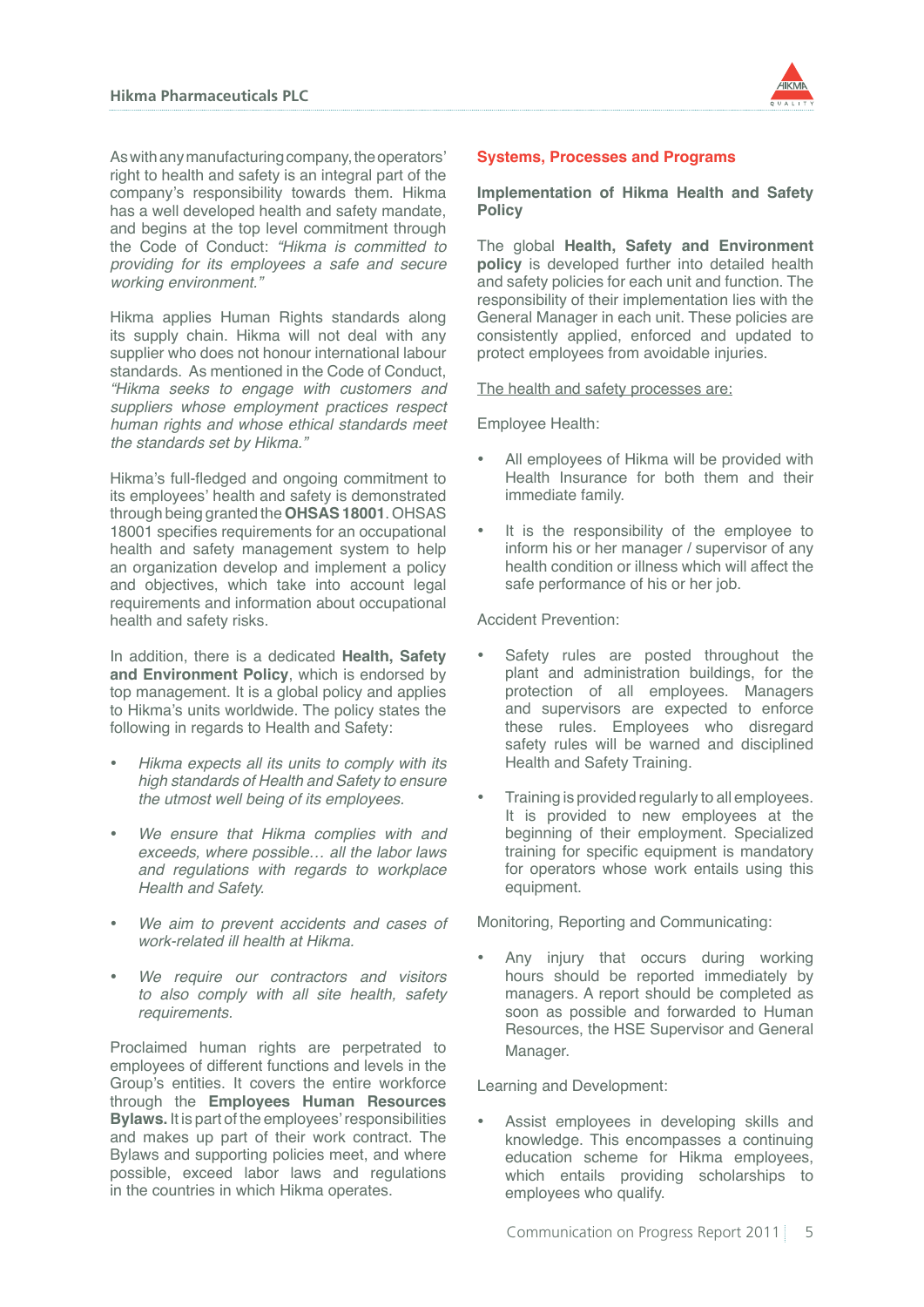

Create employment opportunities that enhance human development.

#### **Monitoring the Health and Safety Policy at Hikma**

The process for monitoring the Health and Safety Policy and procedures is:

General Manager:

The HS directive is overseen by the General Manager of each unit, who takes responsibility for ensuring the implementation of the Health and Safety Policy.

Health and Safety Supervisor:

- An HS Supervisor is appointed in each manufacturing unit to take responsibility for ensuring the implementation of the policy and compliance with local regulations.
- If so required, the HS supervisor may allocate appropriate resources at each level of the organization to ensure the necessary compliance. This may include roles for a Fire Officer and a First Aid officer.

CR Champion:

A champion in each unit will also work with the representatives appointed to ensure the day to day implementation and communication of the Policy is fulfilled.

HSE Committee:

Each manufacturing unit also has a dedicated HSE Committee to oversee that operations are in line with the HSE policy.

Employees' well-being at work is looked after. Individuals are trained to understand the hazards associated with their work, so that risks can be appropriately managed. Health and safety laws and regulations are understood and complied with to protect both workers and visitors in various facilities.

Employees enjoy a work environment that is free from substance abuse, and benefit from a worldwide "no smoking" policy across all factories and office buildings.

**OHSAS 18001** was aligned with ISO 14001 management systems. Hikma's corporate Healthy, Safety and Environment department added the environment management requirements from ISO 14001 and also managed their health and safety risks by adding OHSAS 18001. The department manages health and safety risks by continuing to abide by the standard requirements for maintaining the OHSAS 18001 certification by renewing it annually.

## **Monitoring the Code of Conduct at Hikma**

The process for monitoring the implementation of the Code of Conduct is as follows:

The Corporate Communication Department developed the Code.

The CEO approved the Code.

The Corporate Communication Department distributed the Code to all corporate employees and collected the signed authorisation forms.

Managers Worldwide understand the Code and explain it to their employees.

In 2010 the Compliance, Responsibility and Ethics Committee "CREC" was formed, which reports to the Board of Directors. The CREC Committee is chaired by an independent Non-Executive Director, consists of three independent Non-Executive Directors and Hikma's Vice Chairman who champions Hikma's Corporate Responsibility program (further information about the CREC is found under Principle 10).

The year 2011 marked the first full year of operation of Hikma's Compliance, Responsibility and Ethics Committee, which focused on formalising Hikma's strong ethical commitment to business integrity.

In 2011 the CREC hired a Head of Compliance to handle the Compliance function Group-wide; and be responsible for the Code of Conduct along with a group of "compliance champions" from other departments, which is endorsed by the Vice Chairman.

The Corporate Communication Department will be responsible for collecting the signed authorisation forms, and to annually distribute the Code to all corporate employees and collect the signed forms.

# **Administration Programs**

The cornerstone of Hikma's social responsibility is that it cares for its employees and their families. Hikma provides decent income and benefits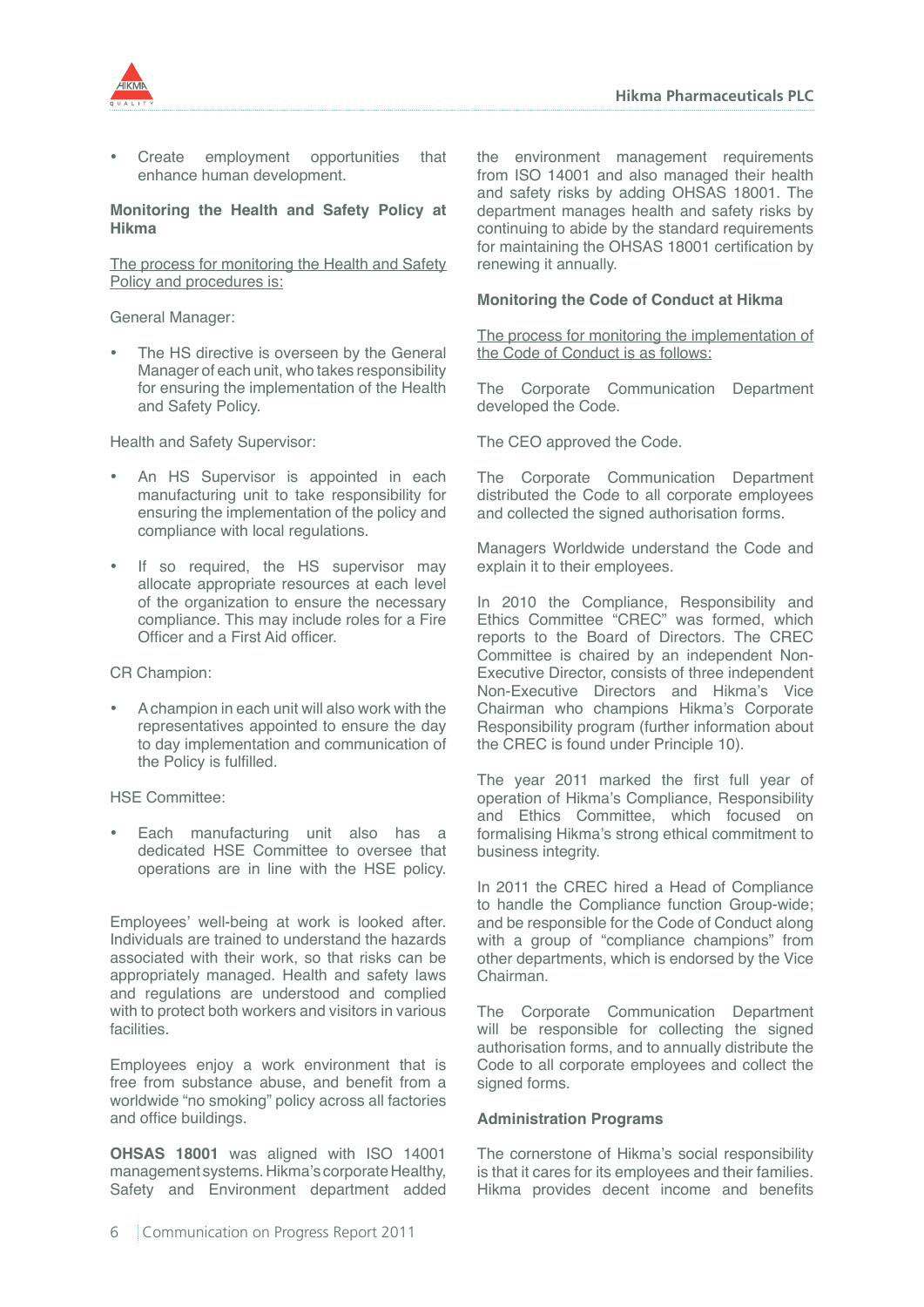

including but not limited to special child care assistance programs to working mothers and employment of handicapped persons.

Hikma believes and invests in educating its people and supporting them in their continued professional growth. Programmes such as Hikma's Continuing Education Scheme offer full funding for eligible qualified employees to pursue higher education. Through management rotation plans, employees are offered exposure to different parts of business and the opportunity to build a diverse range of skills and experience.

The administration respects employees' rights in line with the UNGC human rights principle. It upholds the employees' right to privacy, and protects confidential employee information within legal and regulatory frameworks. Employment security is also protected through safeguarding employment and employability.

Hikma audits all its main suppliers in regards to their employment practices, through a corporate responsibility **supplier audit procedure**. The practice was initiated in 2007 whereby the significant suppliers in addition to the contractors that have dealings with Hikma were identified, and underwent human rights screening. We also utilise Suppliers Audit Questionnaires that pertains to all the UNGC principles as it relates to the environment, Human Rights, child labour, anti-bribery measures and other relevant issues to help with assessing the suppliers' practices and increase their awareness of responsible operations and business ethics.

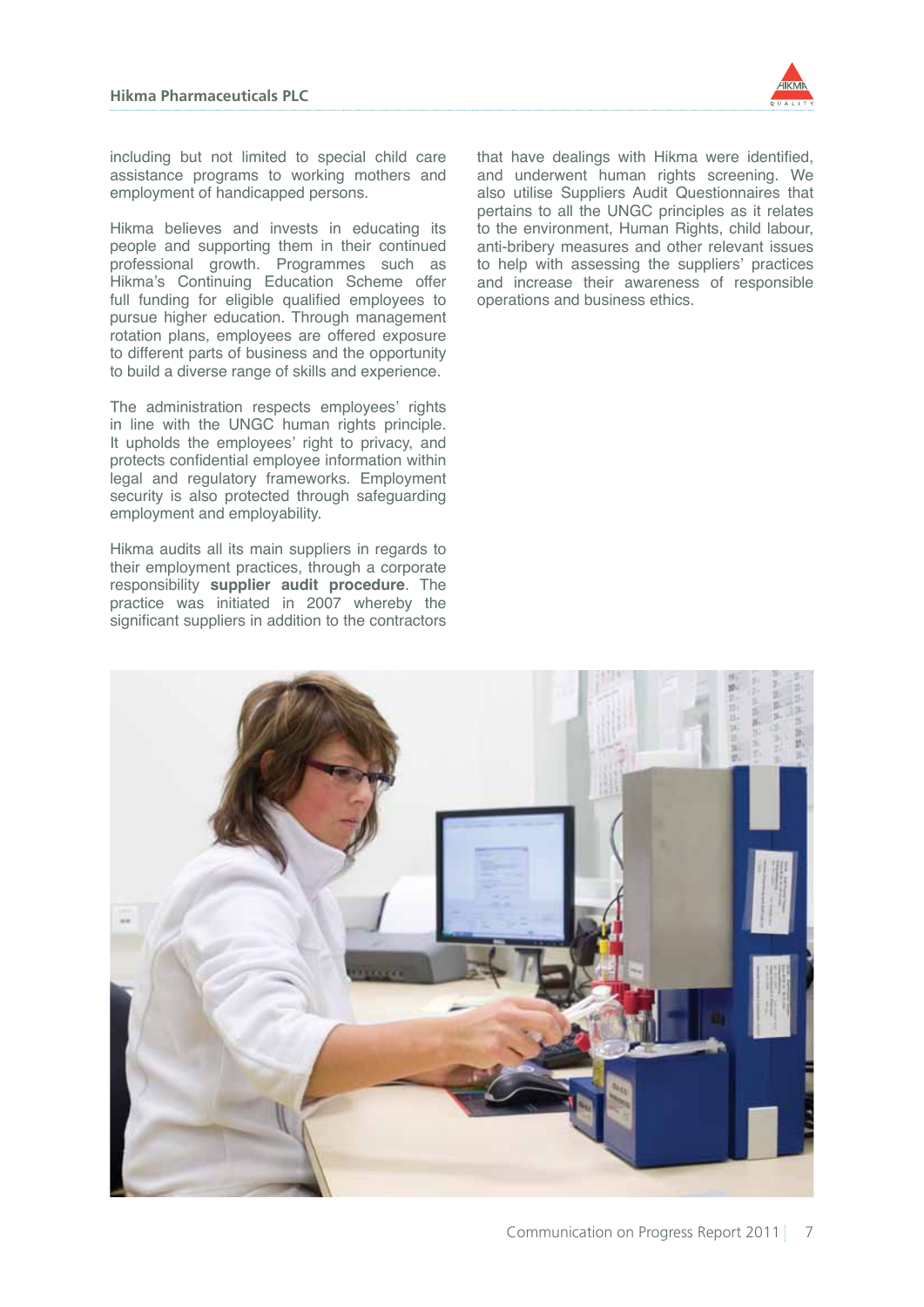

# **Actions**

- Signing of the Code in 2011 by current and new Hikma employees.
- In 2011, expansion began of the corporate health, safety and environment function which started by adding an HS&E manager of the department.
- The Health, Safety and Environment policy was revised in 2011 and the new version was signed by the CEO of MENA - Vice Chairman.
- The new version of the HS&E Policy was circulated to all the employees and translated to the local language and printed on posters that were hung throughout the sites.
- All new employees learned about Hikma's Health and Safety Policy as part of their induction.
- All employees received training in Health and Safety on a regular basis.
- Each unit completed an annual Health and Safety review.
- In February 2011 a series of specialized Health and Safety training sessions took place at Hikma corporate entitled "Standard Operating Procedures (SOPs) for Emergency Response Plan for Building (X)." The training was taken by 189 factory employees.
- Orientation of the employees is the first measure that Hikma fulfills to ensure that its employees are knowledgeable of the rules and laws that protect them. In 2011 stage 1 of the induction process was copied throughout the Hikma Group's companies worldwide. The first stage was modified and refined according to best practices and HR's experience, and has been adopted by the various companies in almost identical formats. In the pipeline is standardizing the stage two of the employees' orientation process in order to be distributed and copied across the Group during the coming year.
- Hikma full time employees are offered several benefits, including class A medical insurance, maternity leave, retirement provision through social security, and a provident fund. There are different benefits provided to employees of different countries according to local regulations and job requirements.
- Health and Safety of sales force is covered by training and they are provided with class A medical insurance. Hikma provides high quality safe cars to medical representatives, as medical representatives require a lot of trips to doctors. Medical representatives are closely monitored by their supervisors who need to be informed of any health and safety risks or accidents and required to take preventive action.
- Awareness sessions on healthy living and stress reduction are conducted to all Hikma employees periodically.
- Under its continuing development and education scheme, Hikma held around 180 specialized training sessions in 2011, for the employees at Hikma corporate in Jordan. This includes training in technical matters such as oncology and biosimilars, soft skills such as leadership empowerment, and quality assurance such as Pharmacovigilance.
- Hikma provides scholarships for continuing education under its continuing development and education scheme. The number of people covered by scholarships in 2011 was 27 employees, including but not limited to employees from Portugal, Sudan and Algeria.
- All new employees took a medical examination covered by the company. Additional periodic examinations may be required from time to time, also at the expense of the company.
- The supplier audit procedure continued with the Corporate API and Strategic Sourcing department auditing the significant suppliers that they deal with and processing the results back to the Corporate Responsibility department.
- The CR Champions carried out several campaigns: "You are Hikma" general employee health day, first aid training, fire drill practice, anti-obesity campaign within the company and in the local community, breast cancer day in line with the world breast cancer initiative, and world heart day.

# **Performance**

In 2011 the Code of Conduct was signed by 2260 employees worldwide including managers and non-managers. It is incorporated in the induction process for all employees. It has consistency and continuity since it was updated in 2008. This is the last year that this version will be circulated and as of 2012, the Code will be updated to include more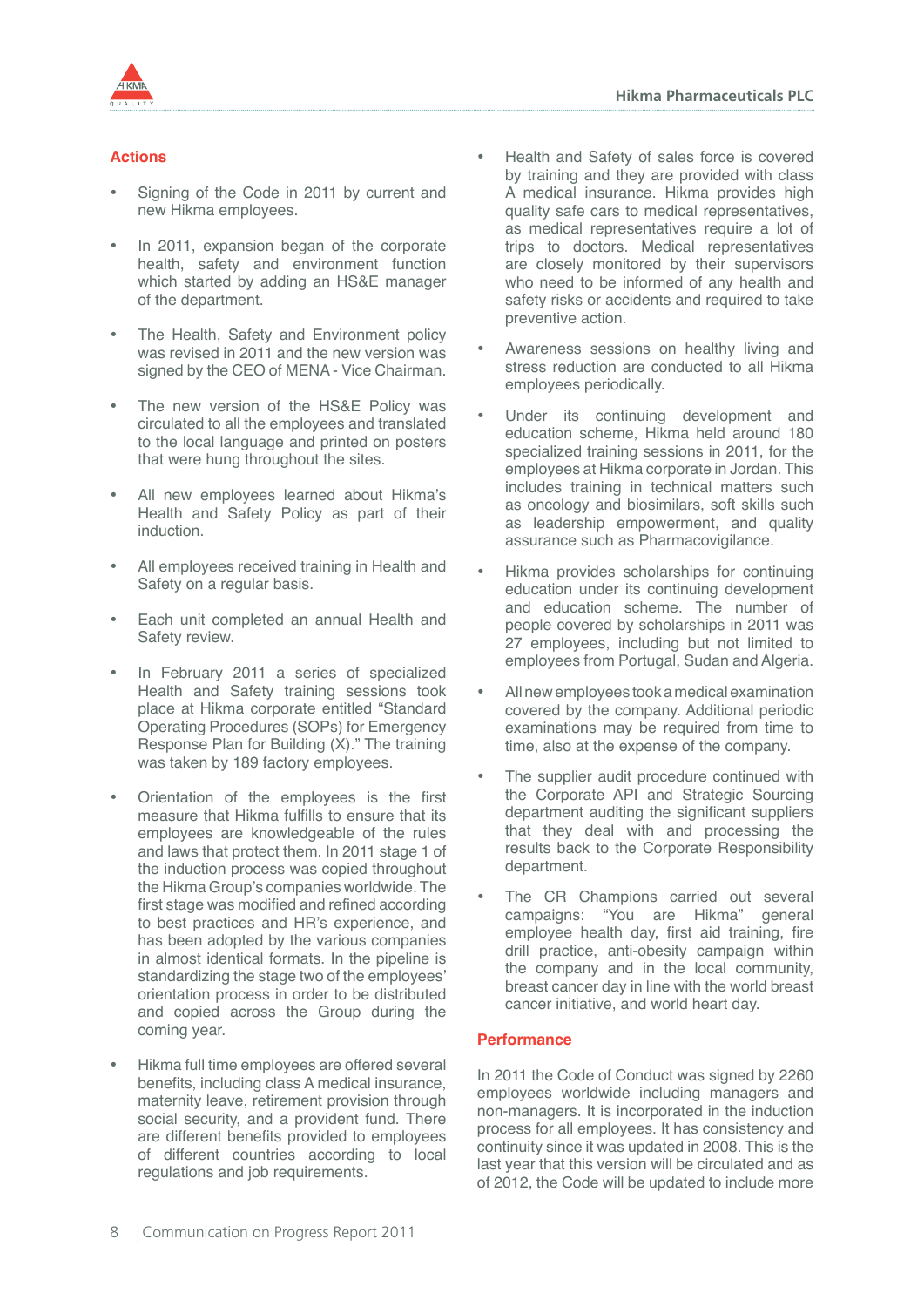

of an emphasis on anti bribery and corruption and will be adopted more actively through awareness sessions and e-training.

In 2011, 58% of our workforce was under the age of 30. In 2011, women comprised 28% of Hikma's total workforce. In certain jurisdictions however, women made up a much larger percentage of the workforce. In Portugal, for example, we employed 235 women, or 75% of total employees.

The total coverage of the OHSAS 18001 certifications for the Hikma Pharmaceuticals company facilities worldwide was around 35% by the end of 2011.

The percentage of significant suppliers and contractors that have undergone screening on human rights in 2010 was 27%. In 2011 the audited increased to 43% of the significant suppliers and contractors.

- LA7: rates of injury, disease, lost days, absenteeism
- LA10: average hours of training per employee per category
- HR2: percentage of suppliers/contractors undergone human rights screening

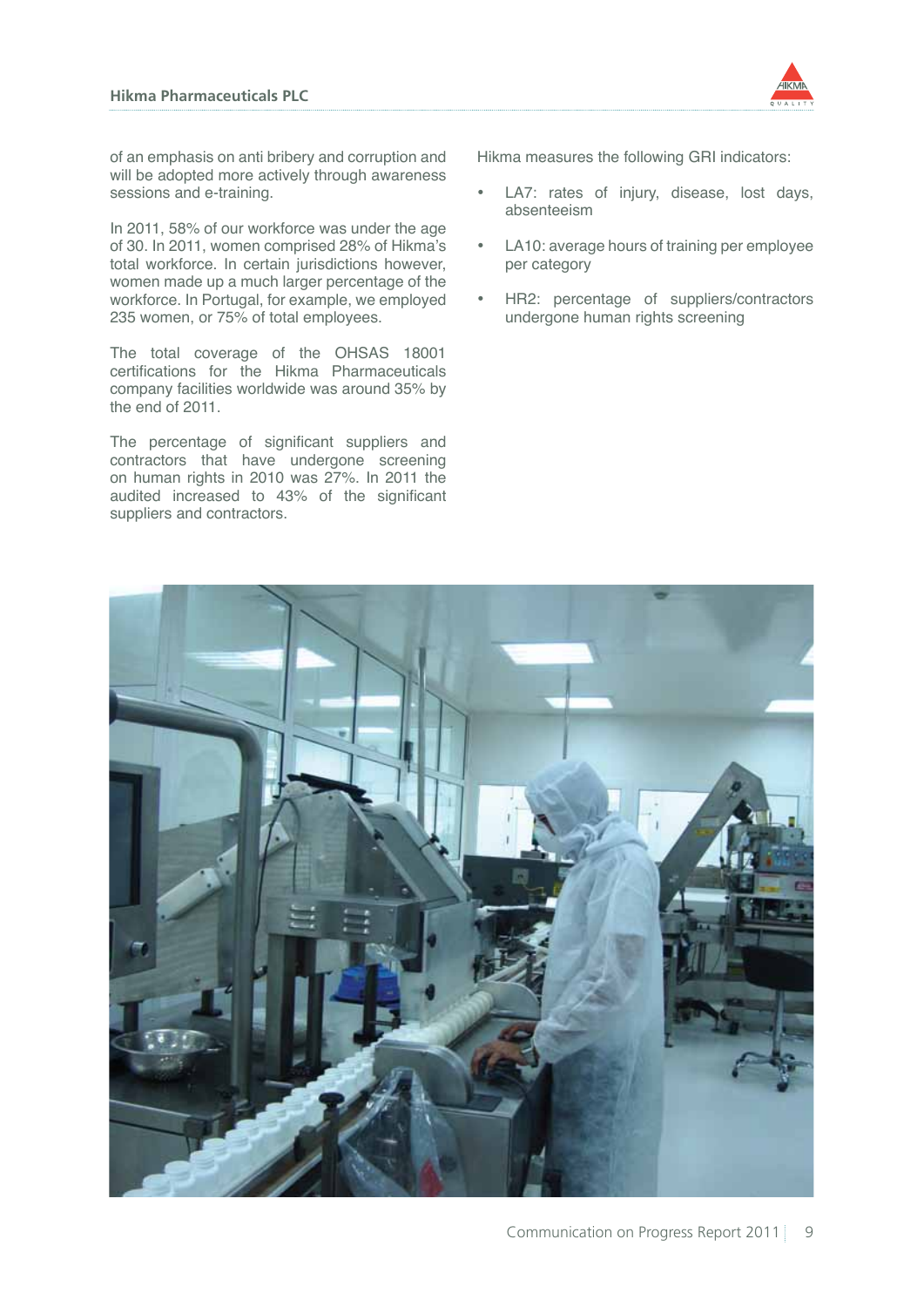

# Principle Three:

**Businesses should uphold the freedom of association and the effective recognition of the right to collective bargaining**

# **Commitment**

As a fast growing multinational company, Hikma Pharmaceuticals is required to meet employees' needs and requirements in different countries and cultures. Hence it is imperative that Hikma upholds the freedom of association necessary for a fair representation of its employees wherever they may be.

The employment matters standard in the Code of Conduct states the following:

*"Employees' right to free association and collective bargaining are recognised and respected. There is a clear, transparent process for receiving employee suggestions, requests and complaints.*

*Effective communication with employees is promoted, so that issues arising from business decisions are addressed appropriately and in a timely fashion."*

The Code of Conduct includes a Public Affairs and governmental interaction policy which covers lobbying practices:

*All public affairs activities undertaken by or on behalf of Hikma must be conducted ethically; must align with relevant local law requirements and applicable industry codes of practice and be approved in accordance with internal policies.*

*Hikma employees will:*

*Have the right to be involved in political and lobbying processes in their own time as private citizens, but must be clear at all times that these activities are not undertaken on behalf of Hikma.* 

#### **Systems, Processes and Programs**

In 2011, union rights were a major focus. In the MENA region the unions were integrated and involved in the policies made by the company that related to them before implementation. The union representatives and the company labor representatives negotiated the viability and appropriateness of the decisions and clauses of several policies that were being introduced or updated. In particular, the bonus scheme underwent negotiations with the unions and their interests were given priority, and the details were explained and discussed, with the laborers advice taken into consideration. The channels of communications between Hikma's HR, operators and supervisors were strengthened and maintained during the course of the year. This step came in light of the Arab Spring that

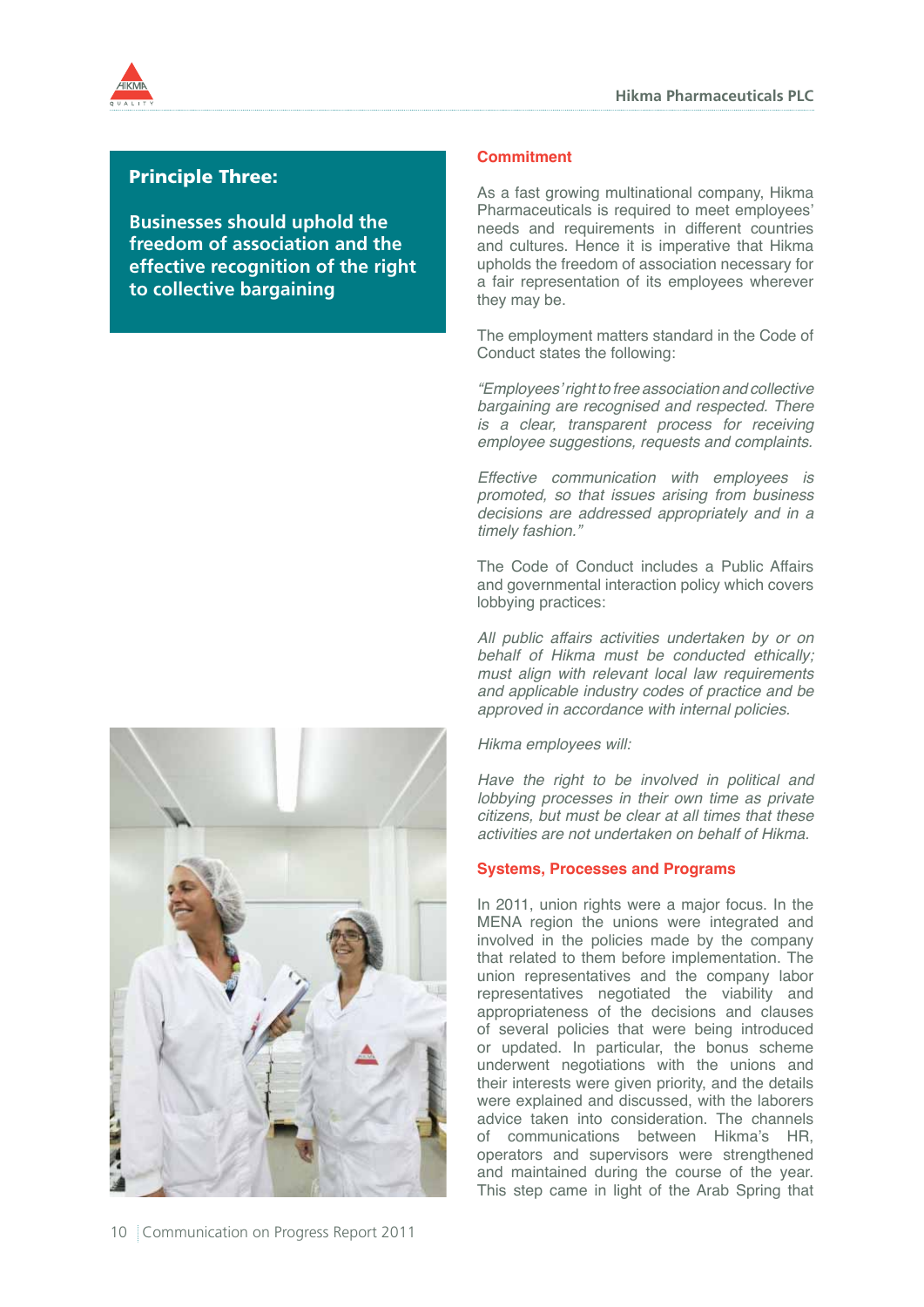

was sweeping through the region, which in its wake placed matters of human rights, including workers' rights, at the forefront. Thus it was necessary for Hikma to find ways to deepen its ties further with the labor unions and encourage and assist workers, plus increase their awareness about their rights, the benefits of unionization and their roles. Hikma joined the unions in adding services, and supported training to increase union members' awareness about relevant issues, such as proper professional negotiation methods and the rights that they are entitled to, and increasing their awareness about freedom of speech that is fair, non violent and productive. In every country where a Hikma union is found, employees are covered by collective negotiation agreements signed by the General Manager of that site and the Union leader.

# **Actions**

Labor unions were established in Arab Pharmaceutical Manufacturing Co. (APM) in Jordan, and in Hikma Egypt. In Tunisia and Morocco the unions were already at maturity, but venues were looked into for further development.

As for the Hikma sites in Europe and US the labor unions abide by the labor laws which have clear and extensive union directives which are implemented in full and overseen by specialized Hikma personnel. Unions are treated fairly and are reported as being satisfied with the treatment and provisions given to them and there weren't any incidents reported this year with the labor unions in Europe and the US.

The subjects covered by collective bargaining with trade unions and/or employee representatives over the past year included health and safety; remuneration, specifically, salary increases and bonus; medical insurance. They were also considered for professional training in addition to negotiation training.

A visit is planned for 2012 from the International Labor Organization (ILO), which is conducting an independent pharmaceutical study for the Jordanian Ministry of Health which assesses the ties between unions, businesses and employees and will be highlighting Hikma in its study as a model pharmaceutical company in Jordan.

#### **Performance**

There is labor employee representation in the form of Unions in all our European sites: Portugal, Italy and Germany; as well as in the US facility. In the MENA employee representation is found

in Morocco, Tunisia and Jordan. This is a total of 7 locations out of 11 countries, equivalent to 63% of Hikma Pharmaceuticals worldwide. In the remaining sites, employees are represented by members of the HR department.

In every country where a Hikma union is found, employees are covered by collective negotiation agreements signed by the General Manager of that site and the Union leader. By the end of 2011, there were 4,220 employees covered by collective negotiation agreements about working conditions of a total workforce of 6,430 employees in Hikma Pharmaceuticals, which is equivalent to 66% of the employees.

- EC1: direct economic value, including employee wages and benefits
- LA7: rates of injury, disease, lost days, absenteeism
- LA10: average hours of training per employee per category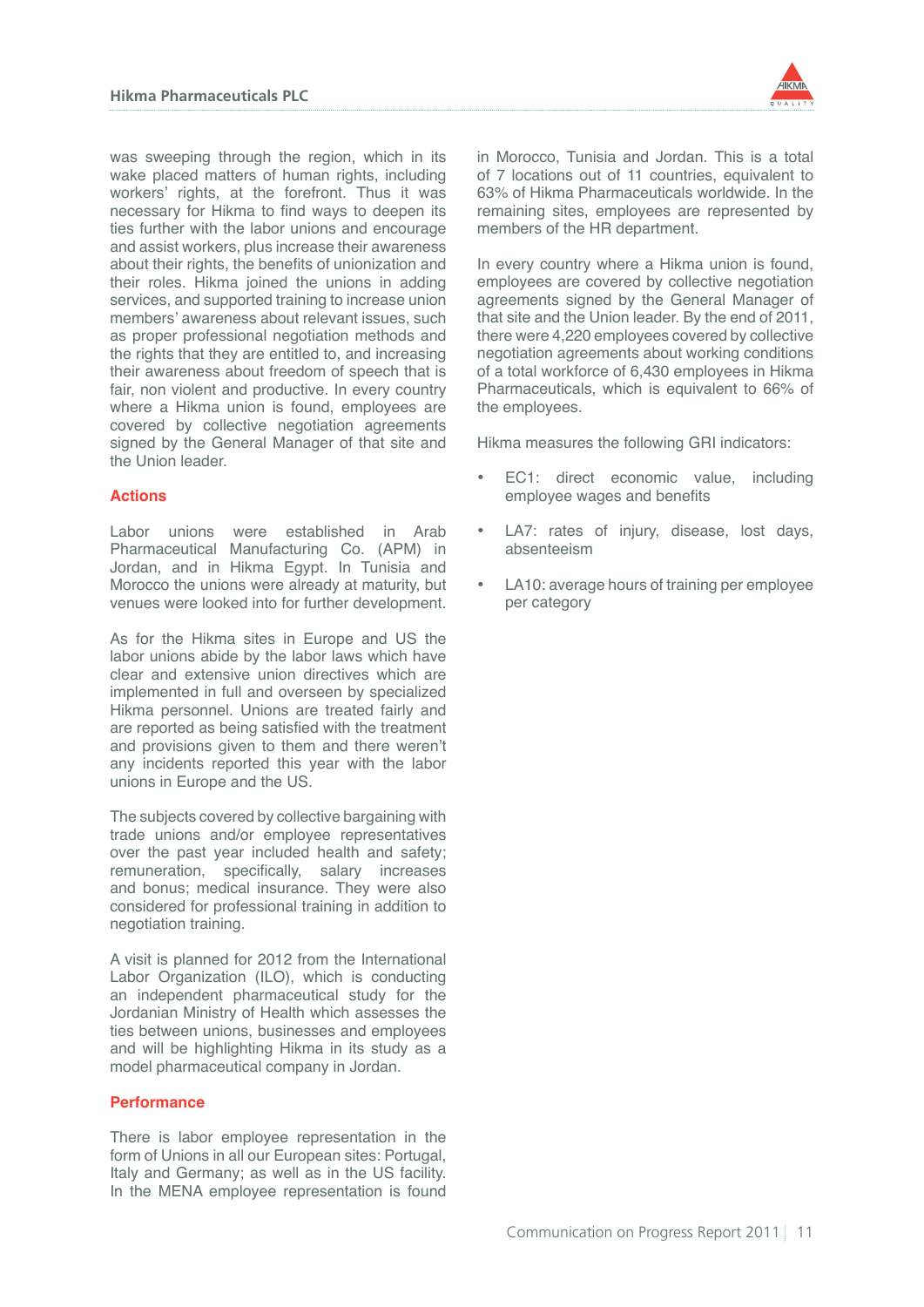

# Principle Five:

**Businesses should uphold the effective abolition of child labour**

# Principle Four:

**Businesses should uphold the elimination of all forms of forced and compulsory labour**

## **Commitment**

#### **Labour Standards**

Hikma Pharmaceuticals has always adopted standards that are consistent with established and globally accepted labour requirements and this is evident in all of Hikma's subsidiaries. Ensuring our employees are properly taken care of is one of the core values and principles that Hikma was built on.

Hikma's Code of Conduct specifically states that "Hikma is opposed to all forms of forced or child labour," which falls within employee rights within Hikma "employee rights are safeguarded and employment laws and regulations are complied with."

Hikma applies Human Rights standards along its supply chain. Hikma will not deal with any supplier who does not honour international labour standards. As mentioned in the Code of Conduct,

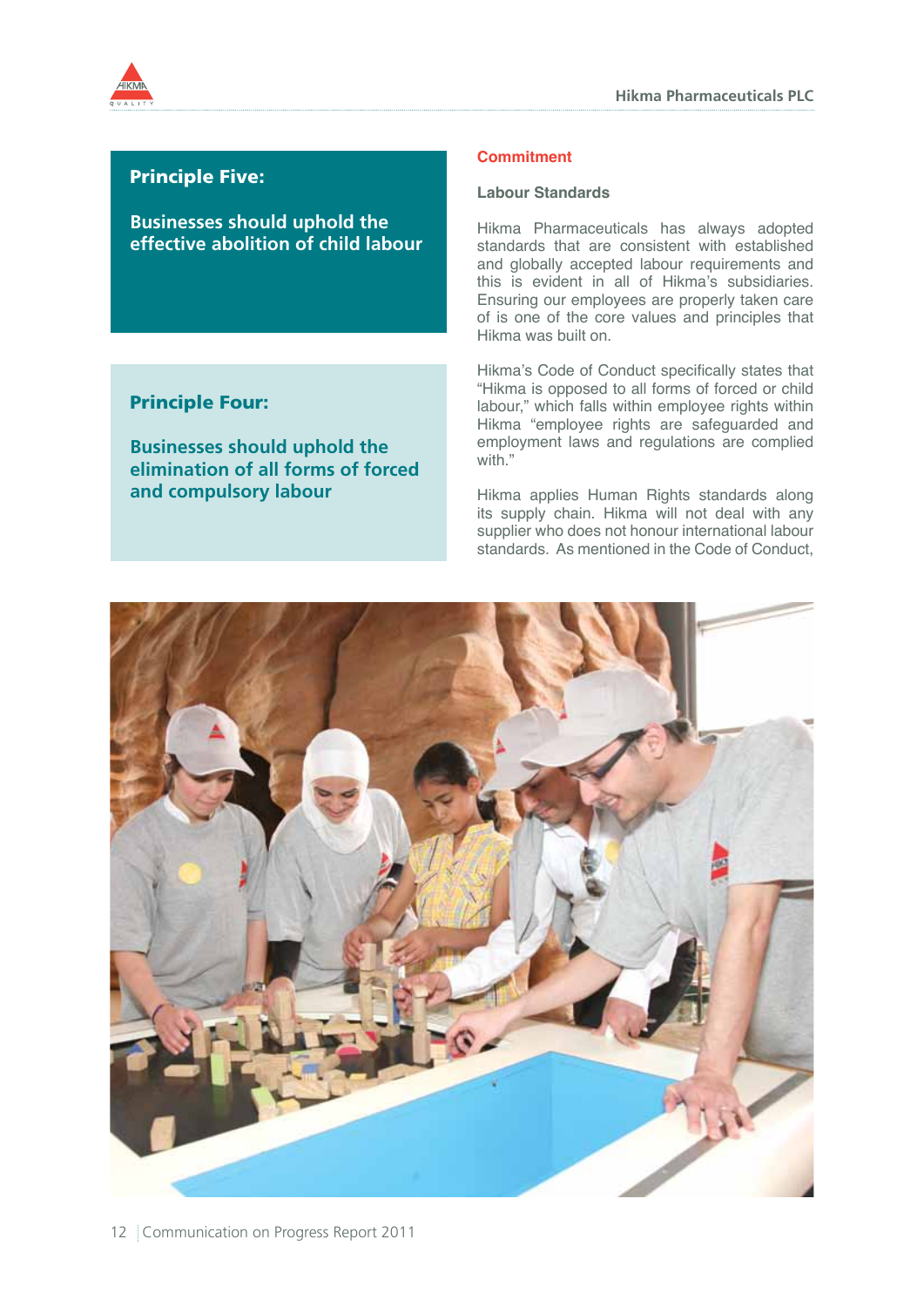

*"Hikma seeks to engage with customers and suppliers whose employment practices respect human rights and whose ethical standards meet the standards set by Hikma."*

## **Systems, Processes and Programs**

Hikma commits itself, at a minimum, to abiding by the local labour laws in each of its locations and in some cases, exceeding them. The labour laws in all the countries Hikma operates in prohibit the employment of minors under the age of eighteen.

Hikma follows strict accountability procedures that entail actions for rapid reporting of any labour mistreatments. The actions entail a Grievance Procedure that allows employees to notify HR instantly of any labour grievances they experience and HR immediately take measures to remedy the issues in a responsible manner. These procedures maintain Hikma's high ethical standards and cover any mistreatments that might occur between employees. Hikma applies accountability throughout all its operations and has very open communication whereby any employee can communicate the grievance to the CEO personally and expect that steps will be taken to rectify it. Any grievance is treated with utmost confidentiality. Employment matters standard in the Code of Conduct states that *"effective communication with employees is promoted, so that issues arising from business decisions are addressed appropriately and in a timely fashion."*

Furthermore, Hikma utilises the Suppliers Audit procedure to ensure that suppliers conform to international labour laws, including refraining from child, forced and compulsory labour. The significant suppliers in addition to the contractors that have dealings with Hikma were identified and have undergone human rights screening as part of the supplier audit procedure.

#### **Actions**

- Human Resources ensured that the employee bylaws, which comply with local labour laws, are strictly followed by every employee and necessary disciplinary action would take place if any of these laws were broken.
- Employee bylaws are distributed to new employees and explained during the induction process.
- Any grievances received by managers were processed to HR and dealt with in a timely

manner, and appropriate measures were taken.

- The labour laws of the countries that Hikma facilities are located in are put into effect and communicated to managers within their anticorruption training to ensure fair dealings among employees.
- Signing of the Code in 2011 by current and new Hikma employees.
- The supplier audit procedure continued with the Corporate API and Strategic Sourcing department auditing the significant suppliers that they deal with and processing the results back to the Corporate Responsibility department.

## **Performance**

In 2011 the Code of Conduct was signed by 2260 employees worldwide including managers and non-managers. It is incorporated in the induction process for all employees. It has seen consistency and continuity since it was updated in 2008. This is the last year that this version will be circulated and as of 2012, the Code will be updated to include more of an emphasis on anti bribery and corruption and will be adopted more actively through awareness sessions and e-training about anti-corruption policies, and the inception of the online training plan started during 2011.

To ensure all Hikma employees are aware of these standards and abide by them, working with preferred suppliers was incorporated in the Code which has been in effect since 2006. In 2011, further efforts were taken during the supplier audit and the number of responding suppliers increased by approximately 16%.

- SO3: percentage of employees trained in anti-corruption policies
- HR2: percentage of suppliers/contractors undergone human rights screening.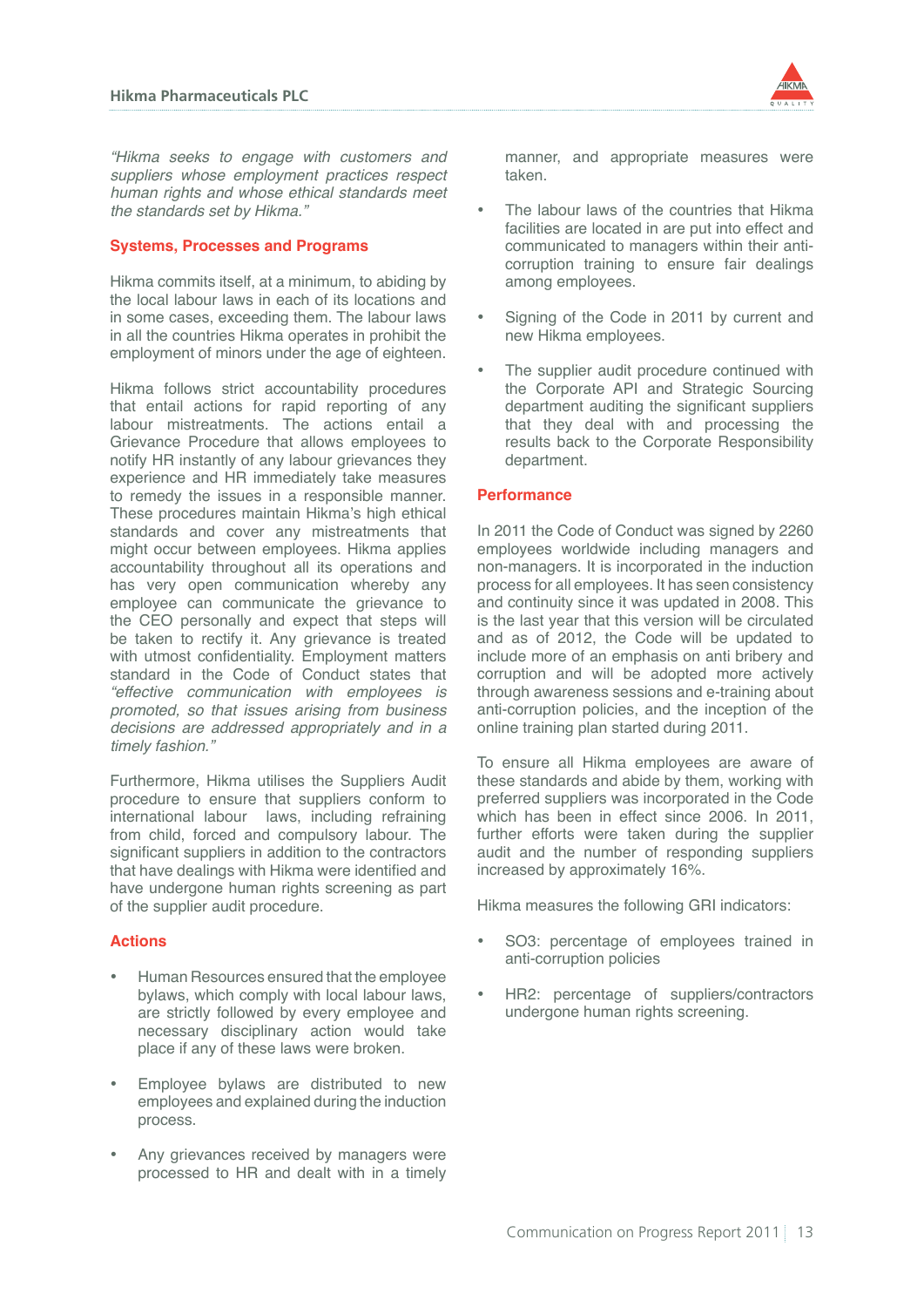

# Principle Six:

**Businesses should uphold the elimination of discrimination in respect of employment and occupation**



# **Commitment**

Hikma is committed to providing employees with an environment free of all sorts of discrimination and this is within Hikma's overarching principles. The Dignity and Respect Principle from the Hikma Code of Conduct states that:

*"Hikma respects the dignity and human rights of its*  employees and others. Privacy and confidentiality *are essential to business and Hikma will respect the privacy of its customers, counterparties and employees, and is committed to maintaining the*  confidentiality of their information. Hikma is not *discriminatory and offers equal opportunities to all."*

Hikma commits itself to ethical standards in employment matters as follows:

*"Hikma operates a discrimination-free working environment and is committed to promoting a culture of respect, dignity and equal opportunity in which employees' individual rights are protected. Hikma believes that the diversity of its workforce is highly valuable. Hikma is committed to providing an environment in which individuals*  can flourish based on talent, experience, and *performance and where potential is recognised and encouraged."*

#### *At Hikma:*

*Discrimination is not tolerated and equal employment opportunities are provided to all. No forms of violence, bullying or harassment are tolerated. There is a clear, transparent process for receiving employee suggestions, requests and complaints. Effective communication with employees is promoted, so that issues arising from business decisions are addressed appropriately and in a timely fashion. Employee rights are safeguarded and employment laws and regulations are complied with."* 

# **Systems, Processes and Programs**

Hikma prides itself on being an Equal opportunity employer and is dedicated to eliminating discrimination with the company. Matters pertaining to discrimination in respect of employment and occupation are covered in Hikma's **Recruitment Policy** worldwide. The Policy states the necessity for "equal employment opportunity in hiring" in the globally acknowledged standards of equal opportunity.

The Equal Treatment of Employees and Harassments Policy and Procedure states that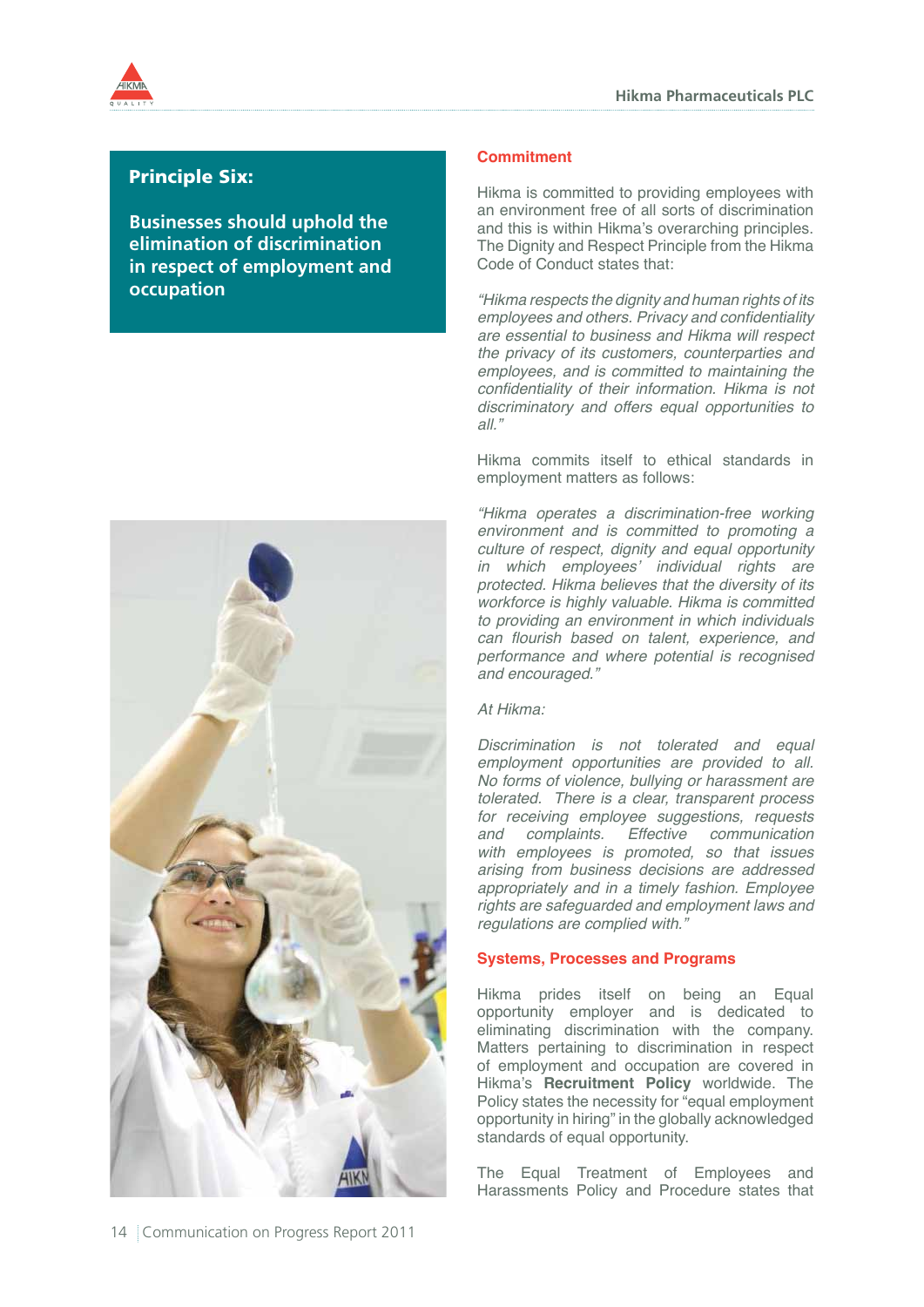

Hikma applies *"equal treatment of employees and do not condone favouritism or inequality in any shape or form. Hikma does not discriminate based on a person's race, color, religious creed,*  age, sex, marital status, national origin, present *or past history of mental or physical disability and any other factors not related to a person's ability to perform a job."*

This statement is also stated in Hikma's Sustainability Report 2011 (pg. 5/7). http://ar2011. hikma.com/index.php/sustainability/sustainablequality?start=4

This is an active process which is made clear to all managers. Any mistreatment or harassment is covered by the Grievance Procedure. Hikma's open door policy translates into a completely transparent process whereby employees can express their grievance even to the CEO. However there are in place many HR personnel who handle these situations quickly and professionally, all the while ensuring the employee's privacy and secrecy to ensure that there aren't any repercussions from voicing their concern.

The labour laws in place in the US facility are in accordance with the Americans with Disabilities Act of 1990 (ADA). It makes it unlawful to discriminate in employment against a qualified individual with a disability. The ADA also outlaws discrimination against individuals with disabilities in State and local government services, public accommodations, transportation and telecommunications. This booklet explains the part of the ADA that prohibits job discrimination. This part of the law is enforced by the U.S. Equal Employment Opportunity Commission and State and local civil rights enforcement agencies that work with the Commission.

# **Actions**

- As evidence of its commitment to providing a discrimination free environment, Hikma introduced an "Equal Treatment of Employees & Harassment" policy in 2004. The policy was updated in 2009.
- During the hiring process, recruiters are instructed and expected to eliminate any kind of discrimination and abide by the equal treatment of employees stated within the policy.
- Hikma's Compliance, Responsibility and Ethics Committee (CREC) implements the principles of good corporate governance and ensures the fulfillment of compliance

requirements in all areas of the Group's business, which includes the elimination of discrimination in respect of employment and occupation.

- The programme of meetings of the CREC expanded over the course of 2011.
- Also in 2011, a dedicated compliance officer was hired in Hikma's corporate office to coordinate the matters of compliance to health, safety, environmental and labor policies as well as anti bribery and corruption.
- The plan the coming year, 2012 is to move forward the sexual harassment laws within Hikma's by-laws and explain them in detail within the Code of Conduct, which are applicable in all its companies globally.

## **Performance**

The Equal Treatment of Employees and Harassments policy was sent to all managers across the Group who in turn were asked to circulate the policy to their employees and update their policies manual.

- SO3: percentage of employees trained in anti-corruption policies
- HR2: percentage of suppliers/contractors undergone human rights screening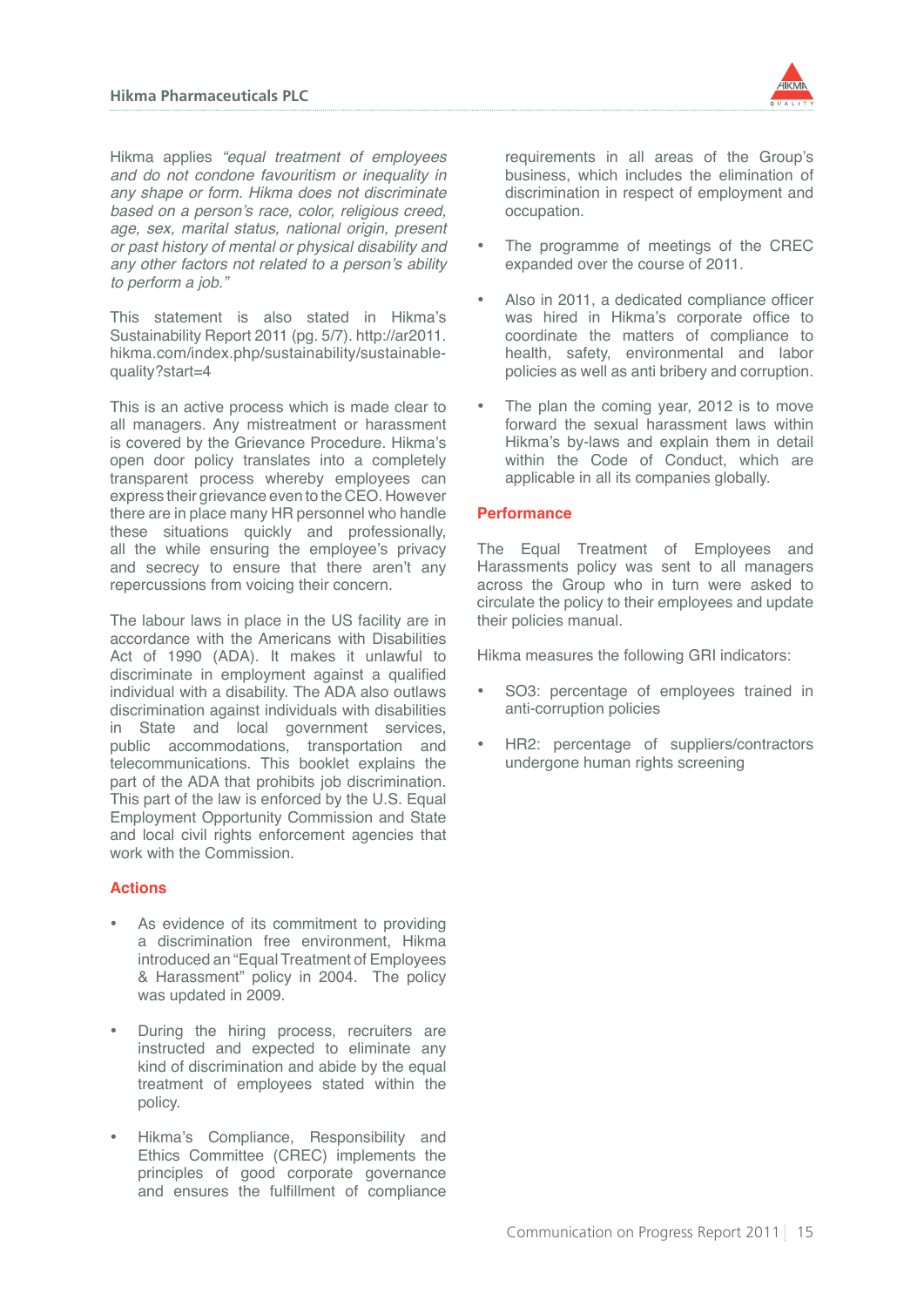

# Principle Seven:

**Businesses should support a precautionary approach to environmental challenges**

#### **Commitment**

Hikma strives to ensure the adaptation of environmentally friendly processes in all its plants across the Group whenever possible. This commitment is reflected in the Code of Conduct within the Citizenship Principle which states the following:

*"Hikma recognises the role it can play in its communities and believes in giving back to those communities. Hikma will promote economic and social development, environmental responsibility, and supports diversity and social integration."*

Hikma stands by its environmental principle, which is mentioned in the Code of Conduct as follows:

*Hikma strives to protect the natural environment in which it operates, and sees sustainable development as a key element of its role as a responsible business.*

*Hikma continues to work to reduce its impact on the environment, focusing in particular on minimising waste, analysing carbon emissions, monitoring and reducing energy usage, and minimising demands for water consumption.*

Along these lines, Hikma is committed to fulfilling the International Organization of Standardization (ISO) 14001 requirements or its equivalent in all the production facilities worldwide.

ISO 14001 management systems were aligned with the OHSAS 18001. Hikma's Health, Safety and Environment department added the environment management requirements from ISO 14001 in addition to managing health and safety risks from OHSAS 18001. These standards related to environmental management help Hikma (a) minimize how the operations (processes etc.) negatively affect the environment (i.e. cause adverse changes to air, water, or land); (b) comply with applicable laws, regulations, and other environmentally oriented requirements, and (c) continually improve its practices to achieve annual re-certification.

#### **Health, Safety and Environment policy**

The clauses that relate to environmental matters in the HSE policy are as follows:

*We are working towards limiting that impact by educating our staff and encouraging them to think about their effect on the environment in*  everything they do. We are also actively exploring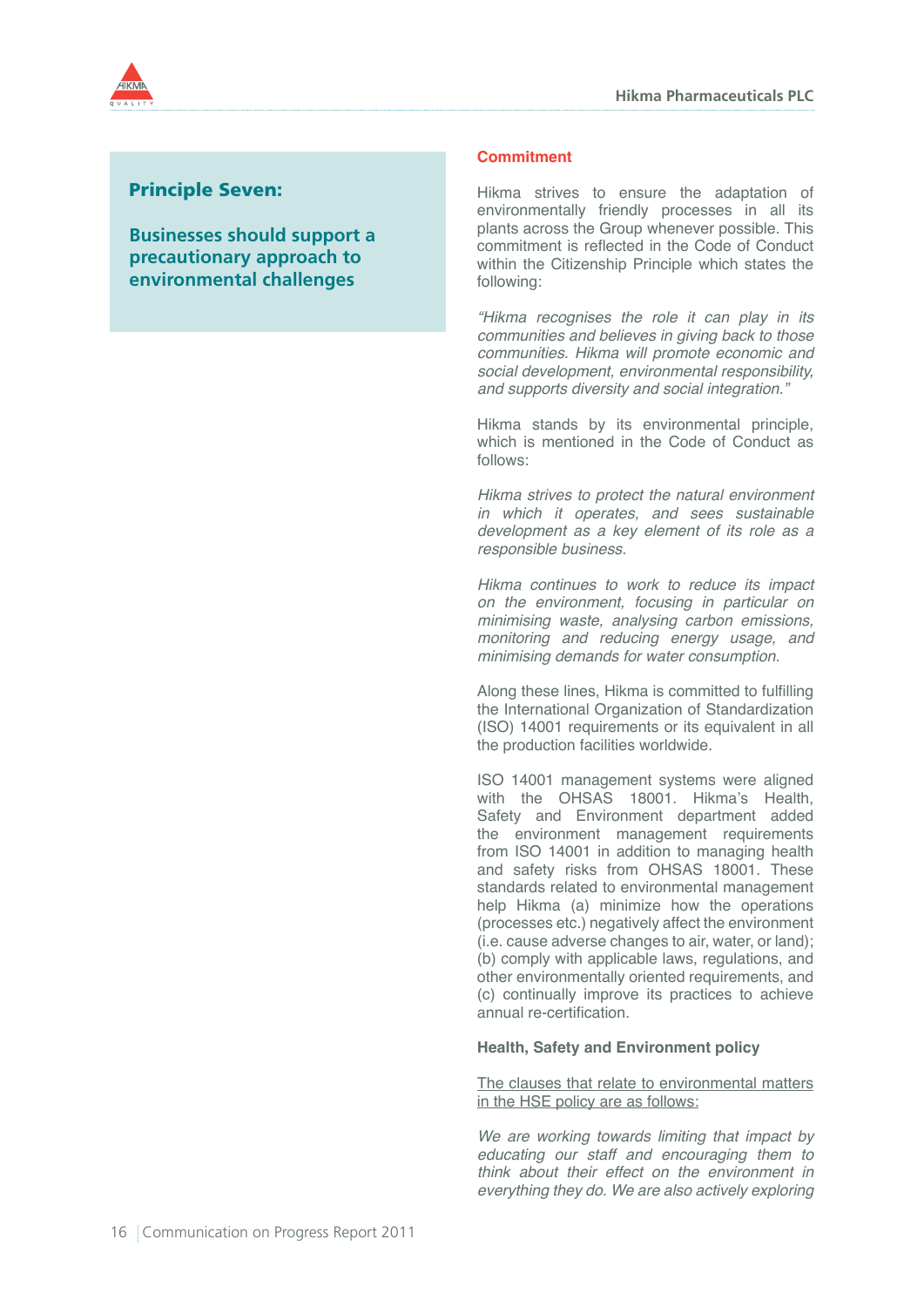

*ways in which we can reduce carbon emissions across the group and reduce waste, particularly harmful waste.*

Hikma expects all its units to maintain an operation *that minimizes all negative environmental and climate change impacts associated with our activities.*

*As a Pharmaceutical Company, we recognize that our operations have an effect on the local and global environment and we seek the engagement of our staff at all levels to ensure implementing and maintaining the standards we set.*

- Hikma recognizes and accepts its environmental responsibilities and has established the following policy to minimize its impact on the environment where possible.
- We ensure that Hikma complies with and exceeds, where possible, the relevant environmental legislation.
- We aim to minimize our impact on climate change, water pollution, land contamination, energy use, etc.
- We commit to the continuous improvement of our... environmental performance and will be setting targets and goals to ensure that we make progress on our performance in these areas and will transparently report our performance goals and metrics.
- We will listen to the environmental concerns of our stakeholders and we will openly communicate on our policies and management processes.
- We require our contractors and visitors to also comply with all site environmental requirements and will work with our suppliers and contractors, to bring our environmental standards into alignment.
- We will ensure that this policy is periodically reviewed and applied to all of our processes and operations.

# **Systems, Processes and Programs**

The Hikma environmental policy is a framework for integrating environmental and social factors into the management of Hikma's supply chain. It includes compliance with the environmental legislations, prevention of pollution, and the continuous improvement of the Environmental Management System, all the related Standard

Operating Procedures (SOPs), and environmental programs.

Hikma is applying the environmental policy in every unit in order to improve operations from an environmental point of view. Hikma is keen on improving on all fronts including minimizing our impact on climate change, water pollution, land contamination, and energy use, by setting goals specific to the environment and working hard to achieve them. Responsibility for Environment is held by the General Manager in each unit and each business unit is responsible for implementing the company's Health, Safety and Environment policy at its location.

Hikma is keen to do its utmost for the prevention and management of environmental accidents. There are Standards Operating Procedures (SOPs) for prevention and management of environmental accidents within the Health, Safety and Environment Management function.

## **Actions**

In 2011 the HSE policy was a revised and circulated in October, signed and endorsed by Hikma's Vice Chairman.

Actions taken to ensure the optimal results for Hikma's environmental policy include:

- Communicating the HSE policy to employees through awareness sessions, team meetings, newsletters and posters.
- Encouraging employees to participate in Hikma's environmental activities.
- Training employees on the environmental policies and all the related SOPs, to demonstrate the impact of the business on the environment and ways to minimise this impact.
- Periodic internal audits
- **Management review meetings**
- Promoting sustainable development through on-going initiatives to reduce waste, increase recycling and reduce energy consumption.
- Continuity for the ISO 14001 certification or its equivalent
- Interacting with key stakeholders to resolve issues and help improve environmental performance.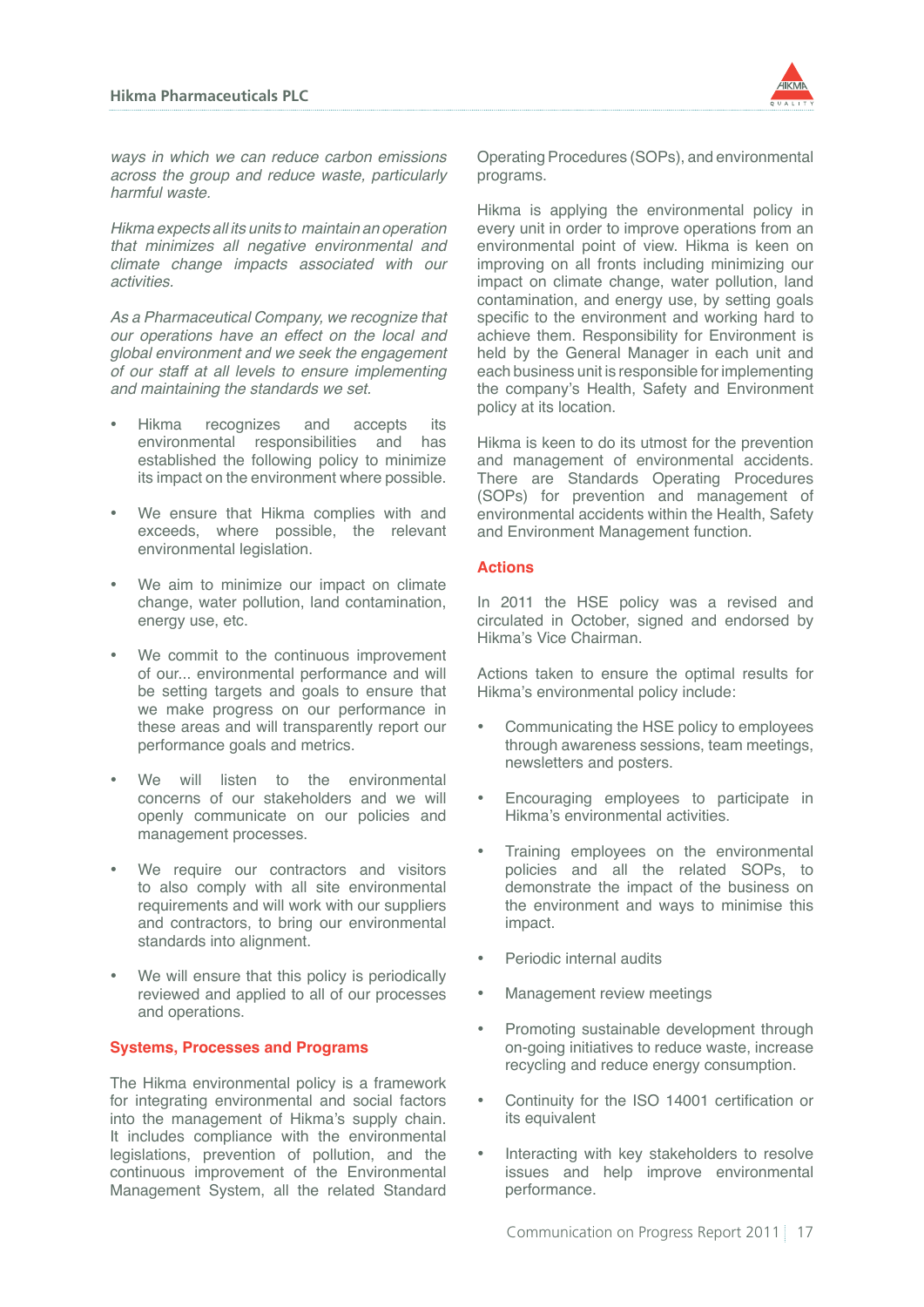

#### **Performance**

Our environmental impact is assessed on yearly basis through our Global Reporting Initiative. We have continued with our commitment to achieve the target and goals of ISO 14001 or its equivalent to reduce the environmental impact produced by energy consumption, hazardous waste, water usage and electrical consumption.

By the end of 2011 the coverage of the ISO 14001 certifications was around 25% for Hikma Pharmaceuticals.

- EN3: direct energy consumption
- EN8: total water withdrawal
- EN22: total weight of waste

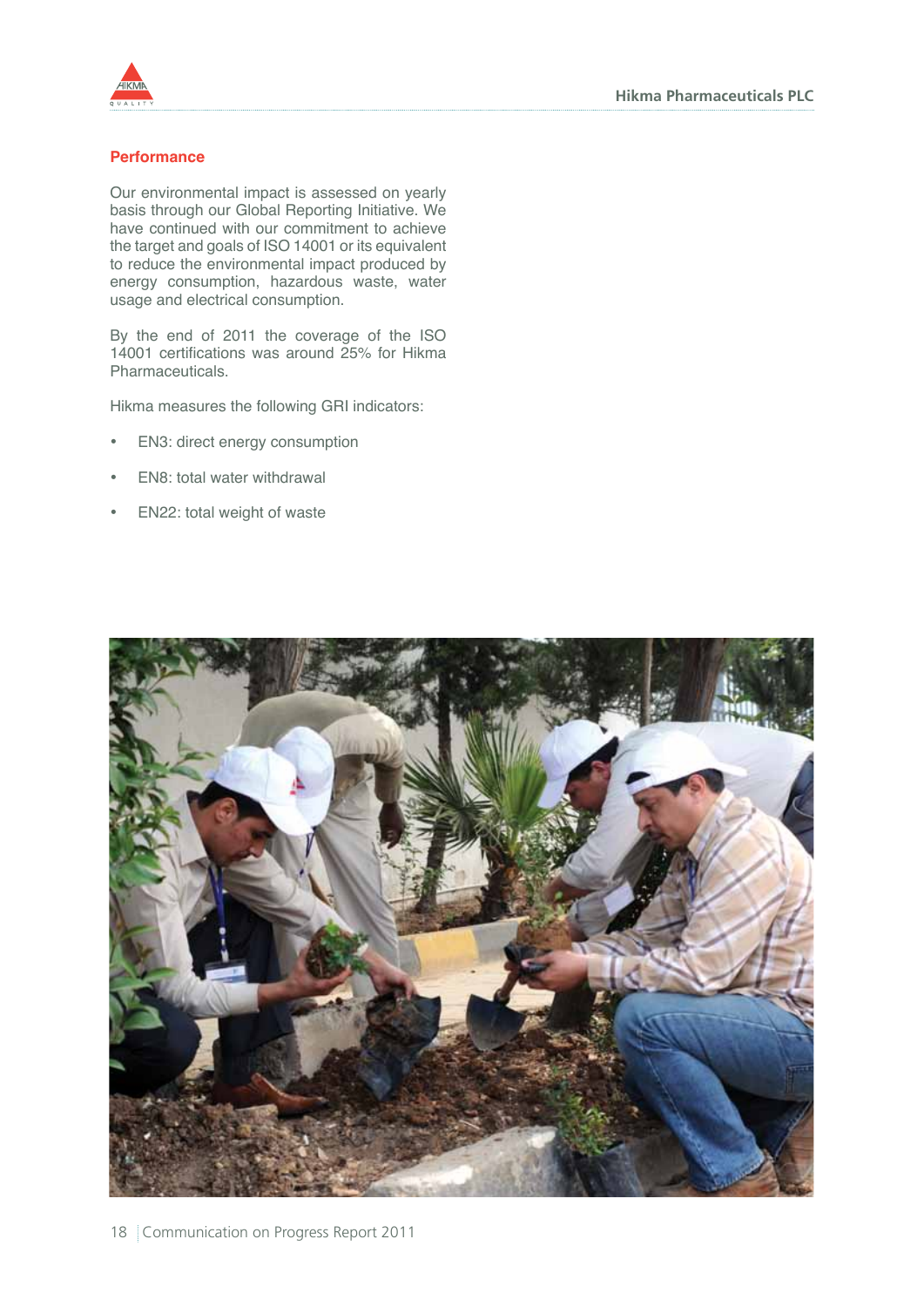

# Principle Eight:

**Undertake initiatives to promote greater environmental responsibility**



## **Commitment**

Hikma is committed to promoting environmental responsibility and utilizing environment-friendly processes in all its plants across the Group whenever possible. This commitment can be seen in several official documents such as the Code, Environmental Policy, and the company's Annual Report.

"*Hikma strives to protect the natural environment in which it operates, and sees sustainable development as a key element of its role as a responsible business."* (Environmental Principle, Code of Conduct).

Through the Community Impact and Support principle in the Code of Conduct, Hikma is "committed to benefitting the communities in *which it works through charitable donations, volunteering and the operation of its social and environmental policies."*

## **Systems, Processes and Programs**

## **Promotion of the sustainable development of healthcare systems**

Hikma joins environmental and social consciousness by promoting the sustainable development of health care systems in areas where Hikma is present or has a commercial interest falls.

## **Global Welfare**

- As a healthcare leader. Hikma is well placed to lead on important health and welfare related issues in the markets in which it operates.
- It can play a valuable role in Jordan on leading on health areas such as TB and cancer care as desired. Equally, it can drive health issues at a group level and/or at a local market level.
- Strong leadership on health and welfare issues relevant to the business and the markets it operates in and strives to operate in will enable Hikma to differentiate itself from its peers.
- These can be health awareness campaigns, provision of free drugs, disaster relief support, education campaign and partnerships with national health bodies.

The oversight of these initiatives lays with the CREC committee which reports to the Board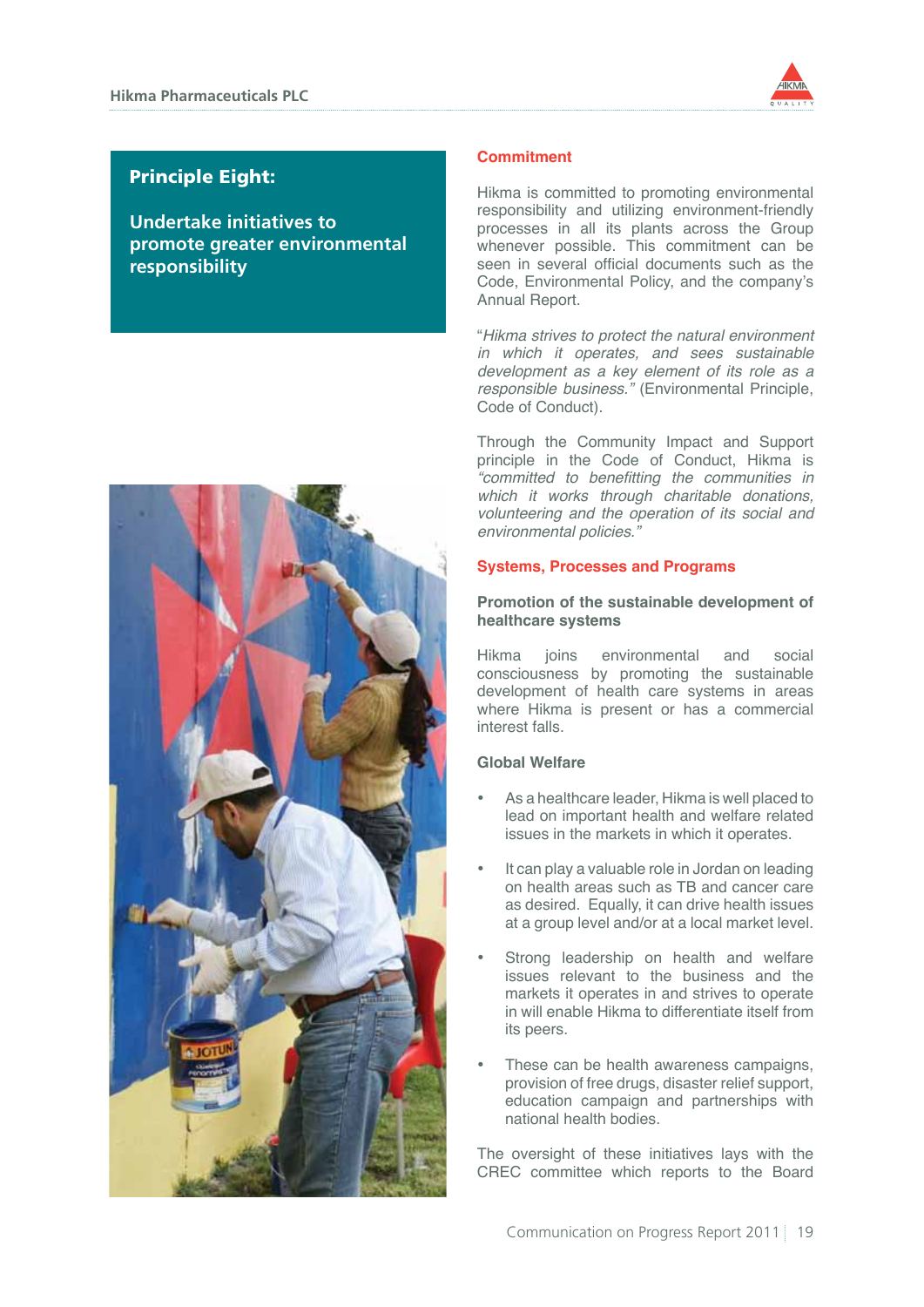

of Directors and is responsible for sustainable development of healthcare systems within its Corporate Responsibility function (CR), and the implementation takes place with a dedicated CR department.

## **The Supplier Audit Questionnaire**

With regards to environmental matters, the questionnaire asks whether suppliers have:

- q Obtained certification for environmental, *social and or health and safety management system(s).*
- q *Published an environment/sustainability or a corporate social responsibility report (please send copy or provide web link)*
- q *Established formal and regular consultation with local community and other stakeholders*
- q *Decreased use of resources, increased emission controls, or increased by-product recycling*
- q *Marketing of products or services that are*  specifically environmentally friendly
- q *Worked to improve local supplier relationships or provided technical assistance to suppliers*
- $\Box$  Programs to benefit the local community
- q *Employee programs training, health, safety*

#### **Actions**

- Hikma deployed reporting systems that aim to reduce energy consumption, waste, greenhouse gas emissions and water consumption: Global Reporting Initiative, the Carbon Disclosure Project (CDP), and the International Finance Corporation (IFC) audits.
- Hikma's Jordan facility continued to improve its operations and achieved a re-certification of the ISO 14001 and AMC obtained recertification of the ISO 14001 as well as Occupational Health and Safety Standard OHSAS 18001 certification. Hikma facilities worldwide improved their standards as required to be compliant with the ISO recertification or its equivalent in the country in which they operate. Hikma deploys periodic monitoring for direct and indirect emissions by direct measurement and indirect measurement through KPIs (key performance

indicators) as well as water testing.

**Hikma utilised Suppliers Audit Questionnaires** that relate to the environment to help with assessing the suppliers' practices and increase their awareness of responsible operations and business ethics.

#### **Performance**

By the end of 2011 the coverage of the ISO 14001 certifications was around 25% for Hikma Pharmaceuticals.

In 2011, further efforts were taken during the supplier audit and the significant suppliers and contractors that were audited increased to 43%.

- EN3: direct energy consumption
- EN8: total water withdrawal
- EN22: total weight of waste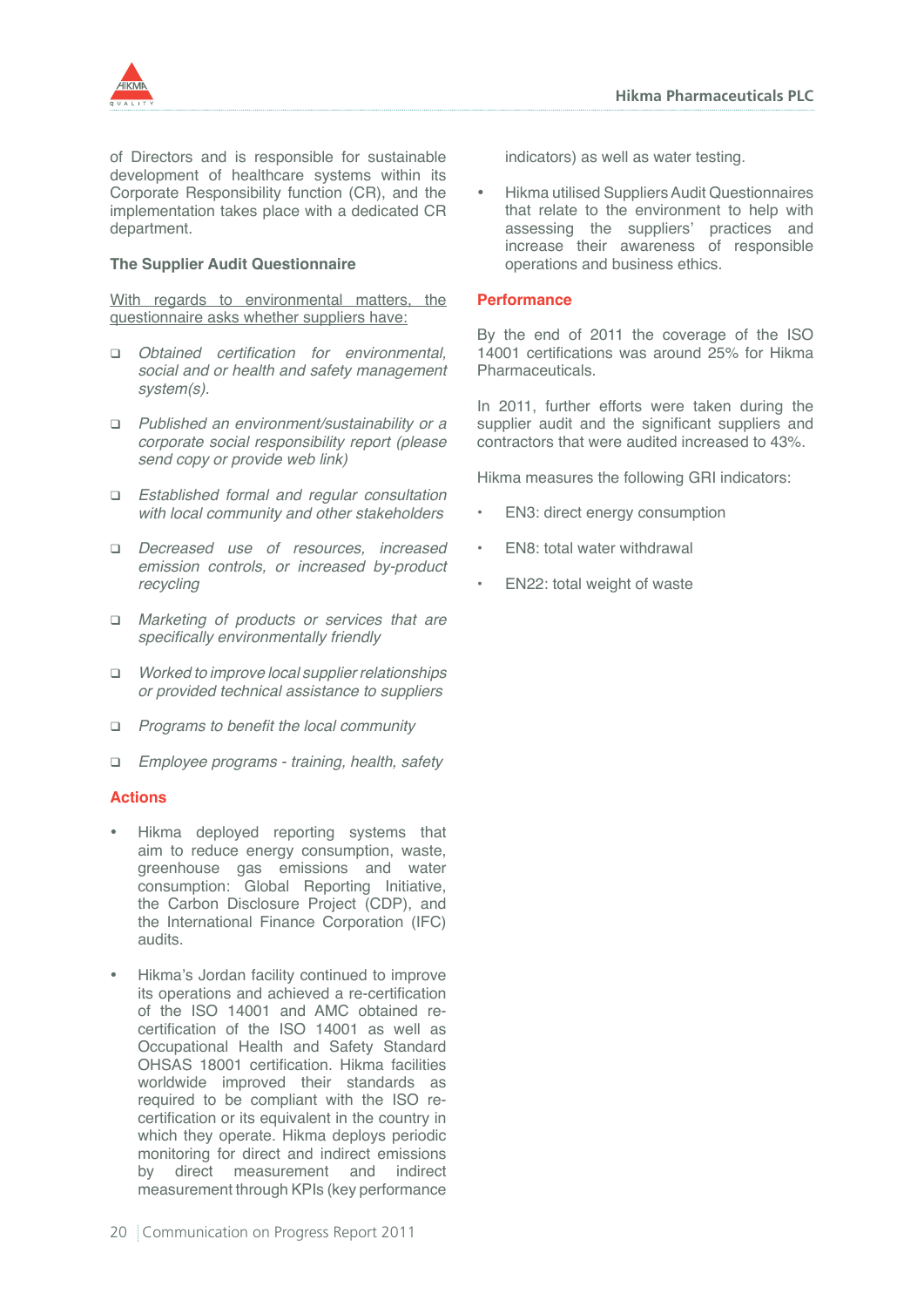

# Principle Nine:

**Encourage development and diffusion of environmentally friendly technologies**



### **Commitment**

Hikma is committed to promoting environmental responsibility and utilizing environment-friendly processes when possible.

 All of Hikma's new buildings will be built in an environmentally friendly manner. Hikma is serious in its commitment to the environment as an integral part of its corporate strategy.

This commitment is stated in several official documents such as the Code, the Environmental Policy, and the company's Annual Report.

Hikma stands by its environmental principle, which is mentioned in the Code of Conduct as follows:

*Hikma strives to protect the natural environment in which it operates, and sees sustainable development as a key element of its role as a responsible business.*

*Hikma continues to work to reduce its impact on the environment, focusing in particular on minimising waste, analysing carbon emissions, monitoring and reducing energy usage, and minimising demands for water consumption*

#### **Green Buildings**

All of Hikma's new buildings will be built in an environmentally friendly manner. Hikma is serious in its commitment to the environment as an integral part of its corporate responsibility strategy.

#### **Systems, Processes and Programs**

The information system for reporting environmental impact, which inevitably leads to improving on technologies and processes, is a standard that is mentioned in the Code of Conduct as follows:

*COMMUNICATIONS, DISCLOSURES AND RECORDS* 

*Maintain information management systems to ensure that our records are maintained in compliance with applicable legal, regulatory,*  environmental, tax, employment, and trade *requirements.*

Hikma submits reports and data to environmental associations such as ministry of environment and ministry of labor and Civil Defense in Jordan, as well as international organizations. Hikma is committed to fulfilling the ISO 14001 requirements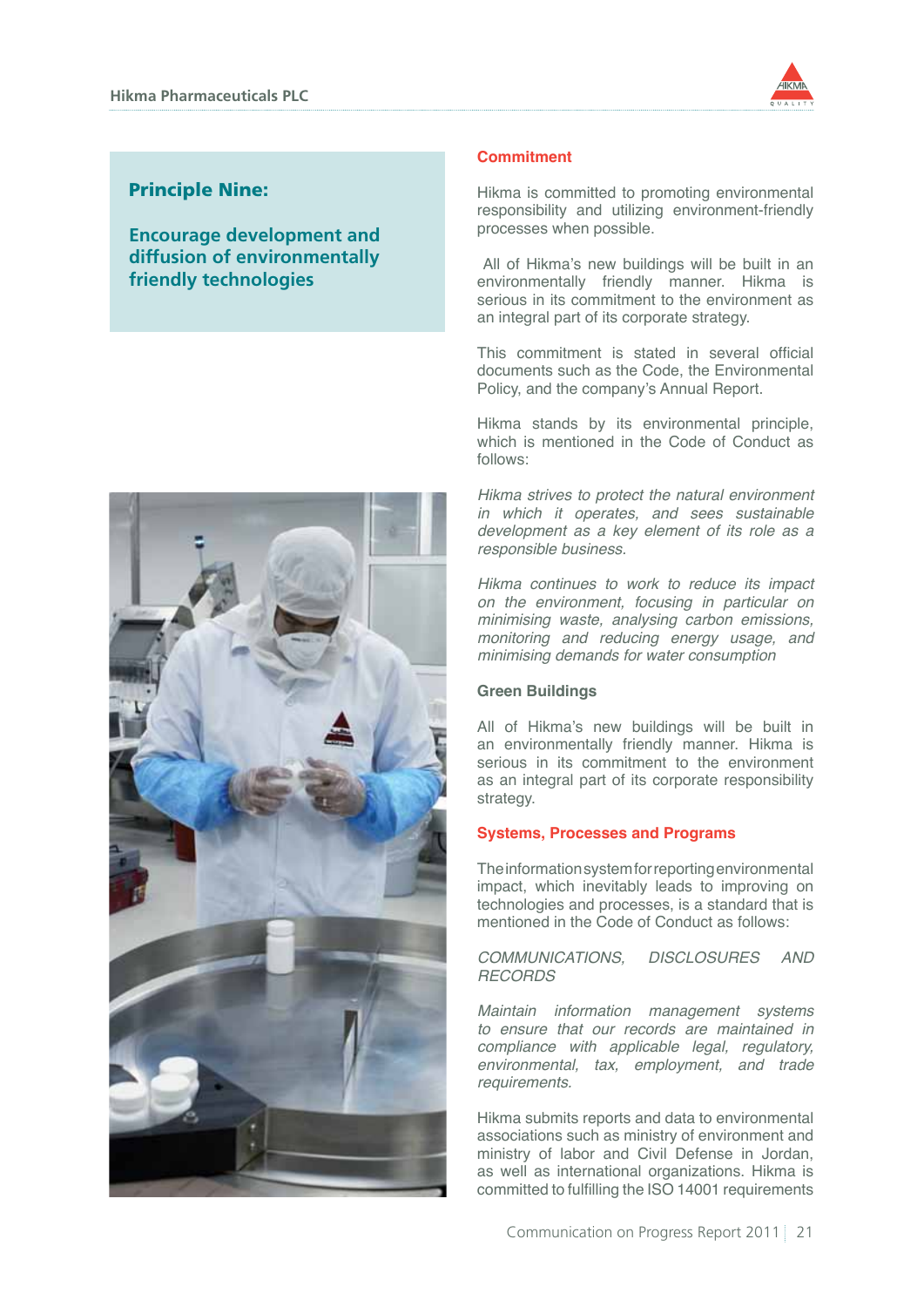

or its equivalent. It is also dedicated to being an active member of the Carbon Disclosure Project (CDP). It also produces an Annual Monitoring Report to the International Finance Corporation (IFC) as part of its long-standing partnership agreement.

#### **Environmental and Social Performance, Annual Monitoring Report (AMR)**

Hikma prepares a comprehensive Annual Monitoring Report (AMR) for Hikma's facilities and operations for the IFC - part of the World Bank Group. This document displays the environmental and social state and enables Hikma to ensure that its operations meet all the requirements of the local regulatory agencies and applicable World Bank Group (WBG)/IFC policies and Environmental, Health and Safety Guidelines. Systems must be put in place to ensure that environmental externalities stay beneath WBG/ IFC maximum levels and host country maximum levels.

Hikma personnel are required to monitor, record, and report environmental monitoring data throughout the reporting period.

As a part of its environmental efforts Hikma initiated a procedure to measure, monitor and record the all environment impact and aspects in our facilities such as air emission, dust, disposal water, electrical consumption, diesel consumption, pharmaceutical waste (hazardous and non hazardous) and used oil by third approved party as per Jordan and international regulations.

Hikma's consideration of the environment is reflected throughout its processes, and this is evident in its purchasing policy, which was updated to state that Hikma is required to install environmentally conscious equipment in its production units.

The improvement on the environmental front for all processes is an ongoing effort.

# **Actions**

Hikma Group is seeking to reduce energy costs and increase sustainability throughout all of its facilities by implementing Energy Conservation Measures (ECMs).

There are three specific objectives surrounding this vision:

1) Minimize energy costs

- 2) Maximize sustainability through reduction of carbon emissions
- 3) Reduce reliance on the electricity supply from the public supply network

ECMs consist of two groups of technologies that enable the above objectives to be achieved:

**Energy Efficiency technologies** enable the energy (both electrical and thermal energy) that is procured to be utilised more effectively within the facility. By improving energy efficiency, the user does not need to use as much energy to deliver the same tasks or processes.

**Decentralised Energy technologies** enable energy to be produced at or near the point of use, generally from renewable energy sources. This is in contrast to the traditional, wasteful and increasingly costly method of buying energy that is generated in a centralised power station that may be many hundreds of kilometres from the point at which the energy is needed.

We strive to protect the natural environment focusing in particular on minimising waste, analysing carbon emissions, monitoring and reducing energy usage and minimising demands for water consumption.

# **Energy, Waste and Water**

Hikma streamlined its operations during 2011 by introducing energy saving, waste reduction and water use efficiency systems in some of our manufacturing facilities. Employees received training for reducing waste and managing resources more effectively. The Workplace<br>Hazardous Materials Information System Hazardous Materials (WHMIS) was also introduced to better monitor and manage hazardous waste output. Hikma encouraged employees across the Group to recycle paper in line with the company's commitment to establish an environmentally conscious work force. In addition, minimising water consumption was done by implementing new manufacturing processes that treat water waste for re-use in irrigation, efficient utilisation of water was implemented in manufacturing processes through the installation of a new stage for purification in order make the water re-usable for irrigation.

Moreover, Hikma's state-of-the-art lyophilised plant in Portugal that was inaugurated in 2011 is officially environmentally friendly, according to international standards.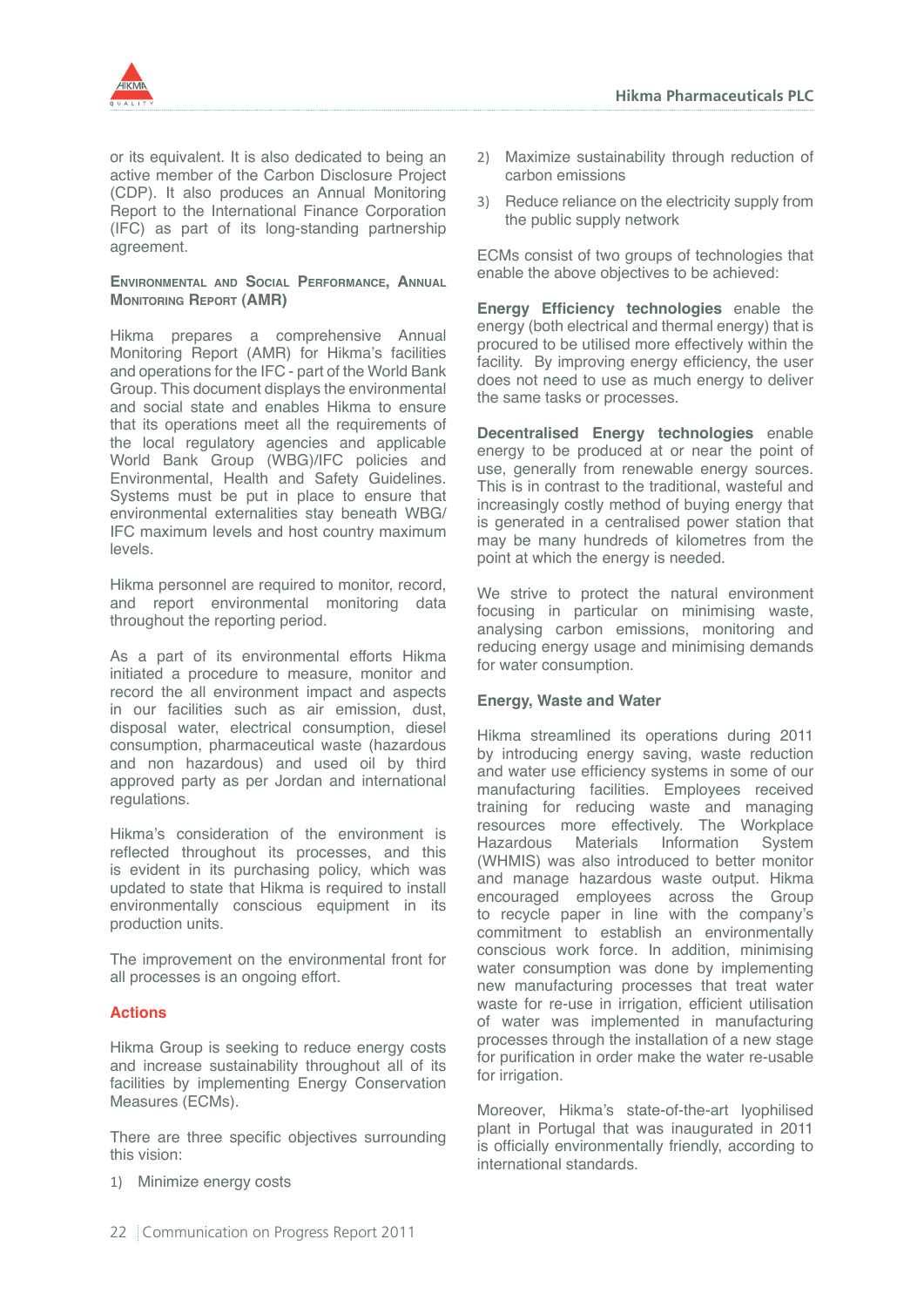

## **Performance**

As a measure of its performance in applying environmentally conscious principles, Hikma continues to improve its operations in all locations. The production facilities have achieved re-certification of ISO 14001 and the OHSAS 18001 or their relevant equivalents worldwide. Hikma is committed to the highest manufacturing standards with multiple FDA approvals.

#### Protection of water resources

- In the USA the water from utilities was reduced by a third (33.5%).
- Hikma Jordan's well water consumption was reduced by 21.8%
- A decrease of 8.8% in well water consumption was witnessed in AMC Jordan

Minimising environmental impacts from energy use

- In Hikma Portugal facility the energy consumption in the form of electricity was reduced by 14.1%
- In Hikma US facility there was a substantial reduction in electrical energy consumption of 39%
- Hikma Jordan was able to reduce its energy consumption in the form of diesel by 4.7%
- Hikma AMC in Jordan dropped its gas energy consumption significantly, by 41%
- Hikma Portugal was also successful in reducing its gas energy consumption significantly by 43%
- In Saudi Arabia, there was also a decrease by 29.1% in gas consumption.

Waste management (non-hazardous and hazardous waste levels)

- There was a decrease of 42.6% of hazardous waste in Hikma Jordan.
- Hikma Portugal witnessed a decrease of 21.3%
- Hikma USA experienced a reduction of 39.4%
- There was a reduction of non-hazardous waste from utilization for administration work of 62% in the Hikma USA facility.

- EN3: direct energy consumption
- EN8: total water withdrawal
- EN22: total weight of waste

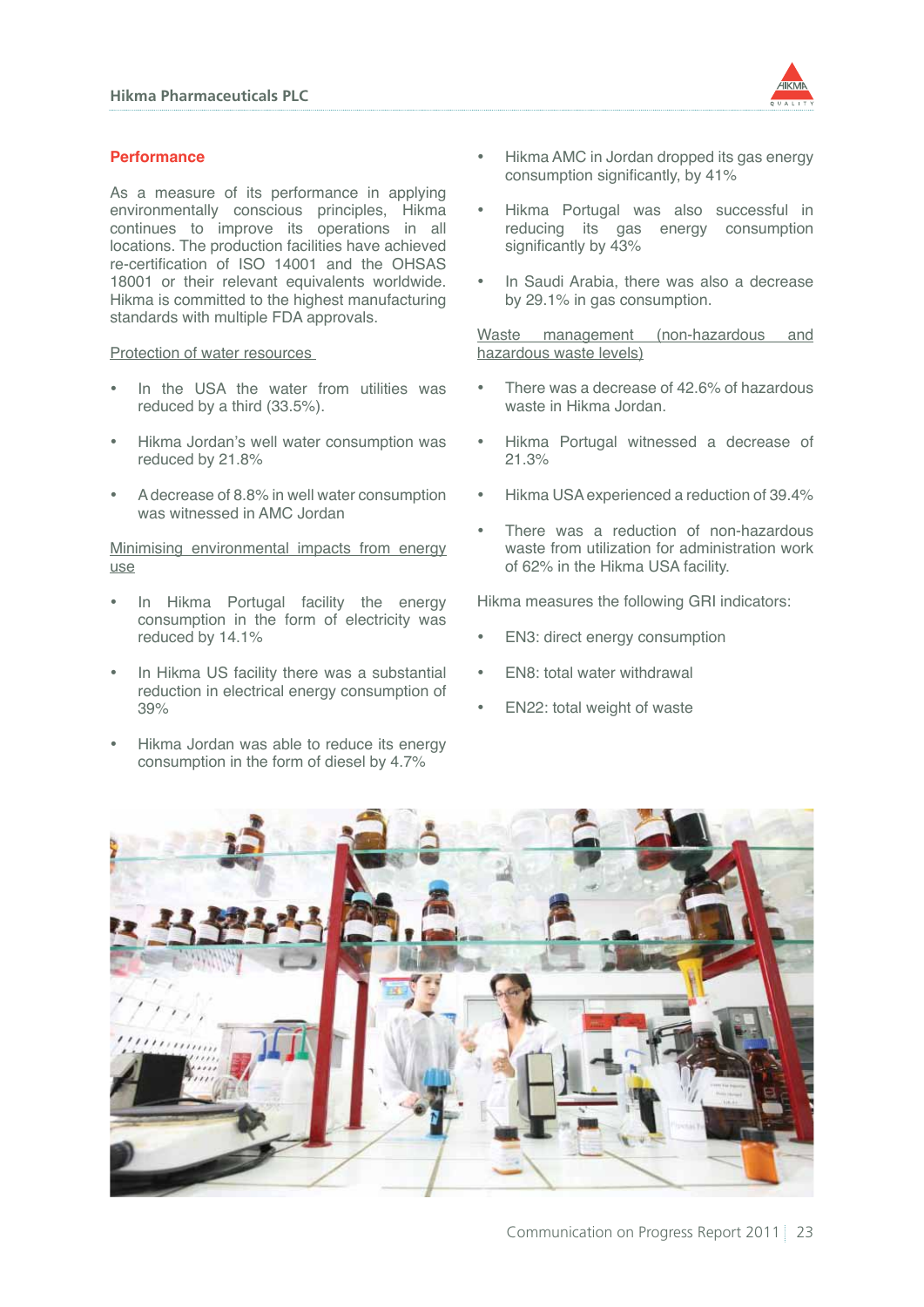

# Principle Ten:

**Businesses should work against corruption in all its forms, including extortion and bribery.**



## **Commitment**

Hikma does not tolerate corruption in any shape or form and has undertaken strict measures to ensure the compliance of all employees with these standards. As Hikma is a public listed company in the London Stock Exchange, it must abide by the UK Anti-Bribery Act 2010 and implement the Share Dealing Code and Disclosure policies that follow strict quidelines regarding share dealing and prohibit the use of internal information for personal gain or insider trading.

Hikma's core Integrity Principle in the Code of Conduct explicitly states:

*Hikma does not condone or participate in any form of corruption and refrains from doing business with those who do not meet its standards.* 

The Code of Conduct discusses anti-bribery and corruption in detail. Employees are expected to abide by the following standards of behaviour in the way that they conduct business:

*Hikma has a zero tolerance of bribery and corruption.*

All directors, officers employees, and other *individuals working for Hikma and joint ventures in which it has an equity control are prohibited from offering or giving, either directly or indirectly, money or anything else of value, as a bribe or inducement: to make, (or as a reward for making or not making), a decision that is favourable to Hikma's interests; or to seek to gain an unfair*  business advantage or otherwise influence *business activities; or which compromises their judgement or their ability to act objectively.*

*This standard applies to interactions with to all individuals and corporate bodies with whom Hikma does business – healthcare professionals, customers, suppliers, professional bodies, regulatory authorities, and NGOs – regardless of where they are located geographically.*

*At Hikma we will:*

*Act honestly, ethically and with integrity in all company interactions*

*Not engage in or condone bribery or any other form(s) of corruption*

*Not give or receive gifts or hospitality where this could give rise to a perception of a corrupt purpose*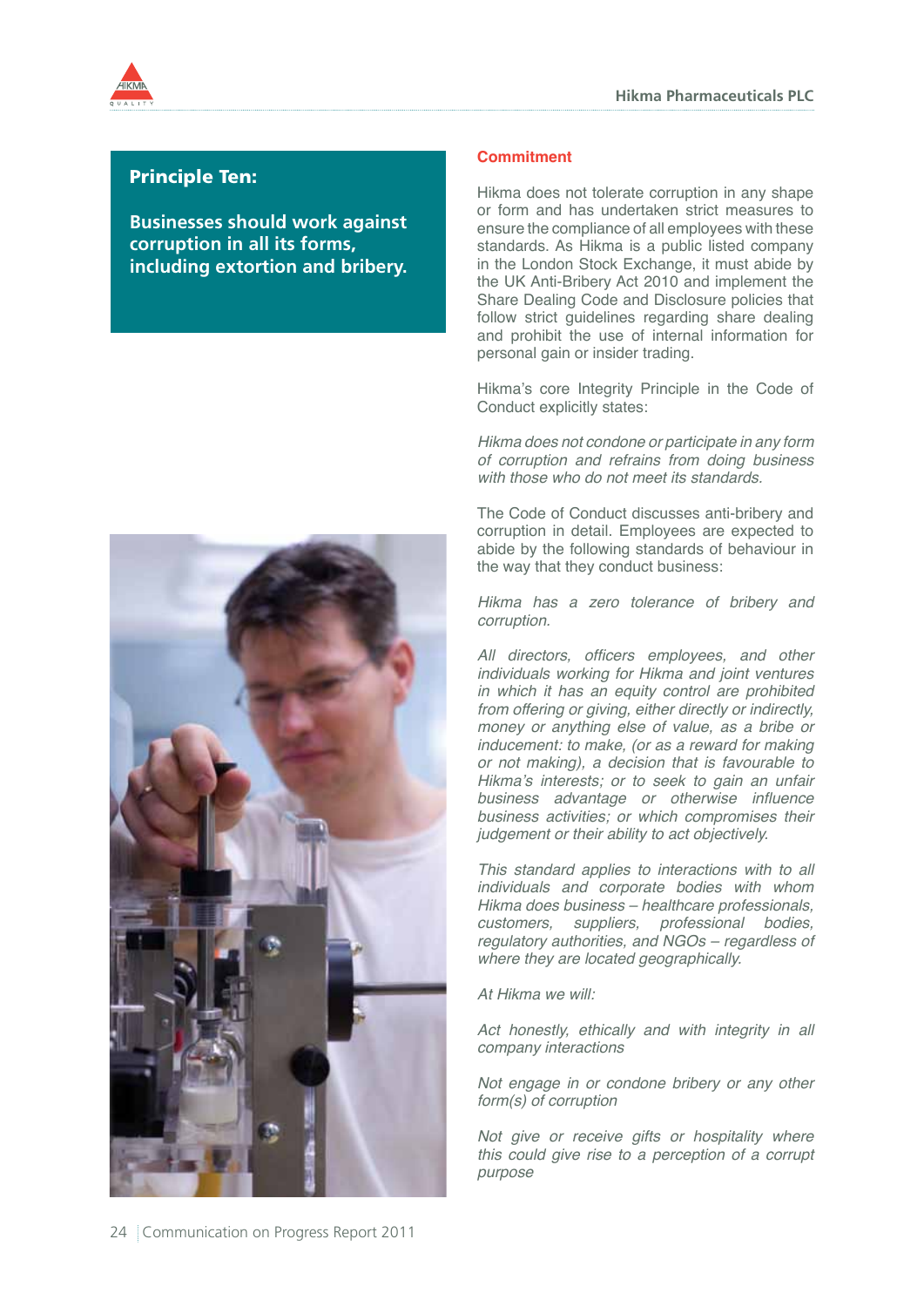

## **Compliance, Responsibility and Ethics Committee "CREC"**

In light of the UK Bribery Act, there is a Compliance, Responsibility and Ethics Committee "CREC" that reports to the Board of Directors whose main focus has been on formalising Hikma's existing strong commitment to business integrity, in accordance with the principles of good corporate governance and in compliance with the Combined Code and Markets Law

The key functions of the Committee are to oversee the Group's approach to compliance-related issues including the Group compliance function, anti-corruption, whistle-blowing, statements and policies on ethics, conduct, values and principles and at Board level to set and review Group policy in the area of Corporate Responsibility (CR), which is supported by the CR Steering Committee.

The CREC oversaw the updating of the Code of Conduct and that its procedures are in place. In effect, Hikma is committed to engage employees in transparent communications. The Code of Conduct has a Speaking Up standard as follows:

*Hikma wishes to encourage an environment in which full, free, and frank discussions can be held on issues that concern our employees. Therefore, Hikma has always had an open door policy regarding communication.*

*Furthermore, we must hear from those who have any concerns about the ethics and integrity of our business. As part of your commitment to this Code, you have a duty to report to the Company as soon as possible any suspected violations of the Code, its supporting policies or any applicable law or regulations of which you become aware.*

Hikma commits to a number of Global Initiatives pertaining to anti-corruption. Being a signatory to the United Nations Global Compact signifies Hikma's commitment to aligning operations with the UNGC's ten universally accepted principles, including anti-corruption, and Hikma continues to propagate its commitment for the fourth consecutive year by submitting this Communication on Progress report.

Hikma's commitment is also evidenced by being a founding member of PACI (Partnering against Corruption Initiatives), an off-shoot of the World Economic Forum. PACI is a business driven global initiative that seeks to fight bribery and corruption. Participants commit to zero tolerance of bribery and the successful implementation of a program to fight bribery and corruption.

# **Systems, Processes and Programs**

The year 2011 marked the first full year of operation of Hikma's Compliance, Responsibility and Ethics Committee, which focused on formalising Hikma's strong ethical commitment to business integrity. Full details of the work of the Committee are set out on pages 73 to 75 of Hikma's Annual Report 2011.

A Head of Compliance and a department has been hired in the Hikma Corporate office, reporting directly to the CREC on compliance issues. Her job is to coordinate the matters of compliance to business ethics and corruption labor policies group-wide and in lieu the practices in the 11 countries that Hikma is located in.

Subcategories have been created with global and corporate functions that will be involved with the Compliance department, in several directions, such as training, audits and investigations.

Hikma's three divisional business heads have taken responsibility for championing antibribery and anti-corruption compliance in their businesses.

Audits and other reporting mechanisms are in place to monitor corruption and anti-competitive behaviour within the group. A full account can be found in the audit committee report. http://ar2011. hikma.com/images/stories/pdfs/Governance/ Committee%20reports.pdf

#### **Audit Committee**

There is an **Audit Committee** which reports to the Board of Directors. The Committee has an annual cycle of work relating to reviewing<br>financial performance and forecasting. financial performance and forecasting, results announcements, internal control, risk management and internal and external audit. The Audit Committee consists of five Independent Non-Executive Directors. No members of the Committee have links with the Company's external auditors.

#### **Internal Audit**

Ernst & Young continued its management and execution of the Group's internal audit function on a global basis under a three year contract which commenced in 2009. The internal audit process focuses on reviewing areas of business risk, internal controls, and financial reporting across the Group's systems. The internal auditors report directly to the Chairman of the Audit Committee, with regular reports of its findings made to the Audit Committee.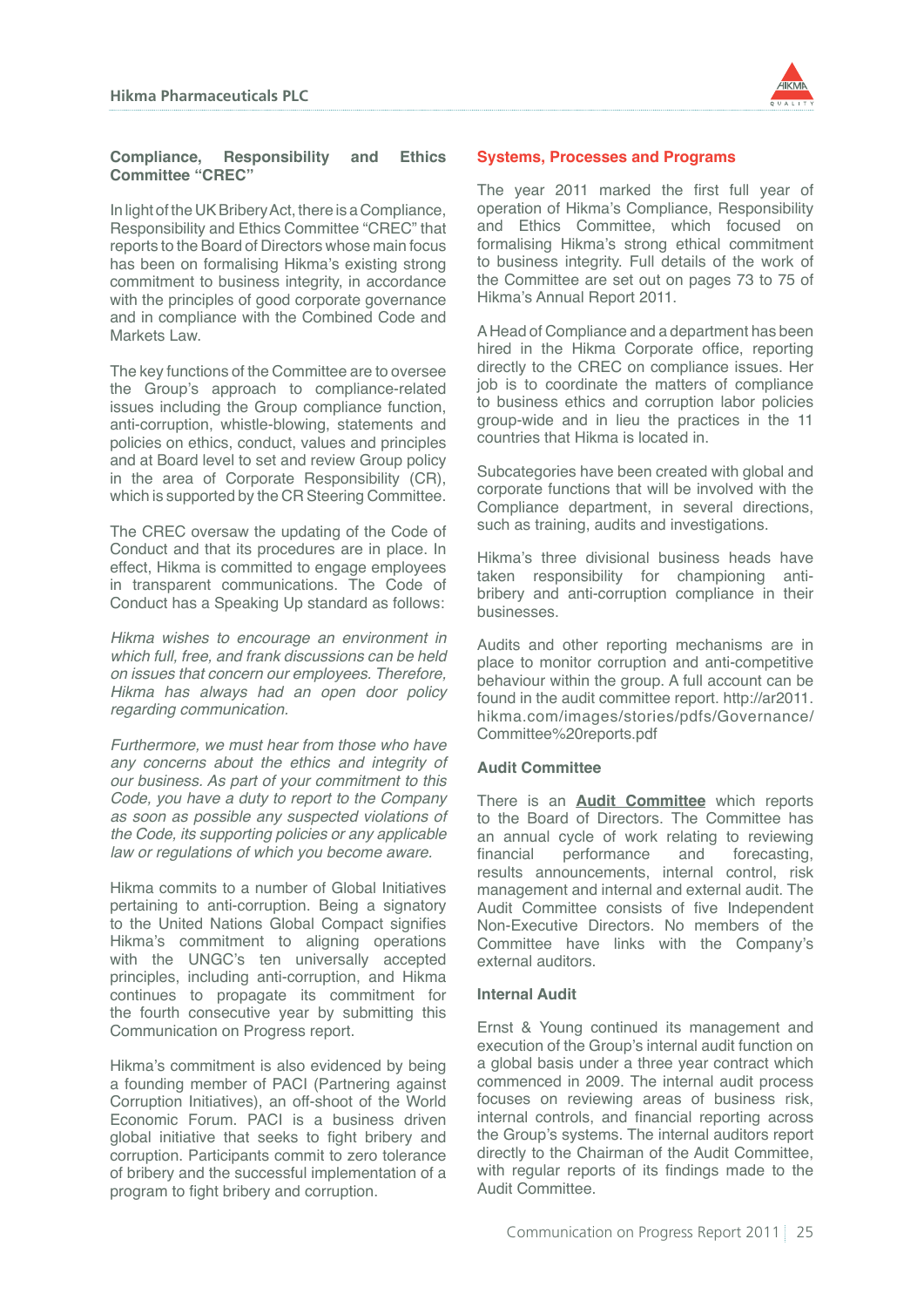



#### **Internal Control**

The Board reviewed the effectiveness of the Group's systems of internal controls and risk management during the year and confirms that it accords with the relevant guidance. The Board has overall responsibility for the Group's systems of internal control and has established a continuous process for identifying, evaluating and managing the risks the Group faces. This draws on the on-going output of the finance department on Group performance, the work of the internal auditors and issues identified by the external auditors to the extent covered by their audit work. The Board is responsible for monitoring the ongoing effectiveness of these systems and for conducting a formal annual review of the Group's policies on internal control.

#### **External Audit**

The Audit Committee is responsible for the development, implementation and monitoring of the Group's policy on external audit, which is undertaken by Deloitte LLP and for monitoring the independence and objectivity of the external auditors.

#### **Speak-up**

Speak-up is a is a whistle blowing practice which is incorporated in the Code of Conduct due to its integral part in Hikma's communications, and states the following:

*"Issues are best resolved early on, so that the potential for harm to Hikma, our employees or our counterparties, partners and communities is reduced.*

*Wherever possible and appropriate, such reports*  will be kept confidential and the information *provided will only be shared with those individuals who need to know it.*

*Hikma management will not tolerate any form of harassment or retaliation against persons making such reports.*

*Any reprisals or retaliation taken or threatened because of a report made under this Code would themselves be a violation of this Code.*

*In most cases, such reports should be made directly to a line manager or supervisor. In cases* 

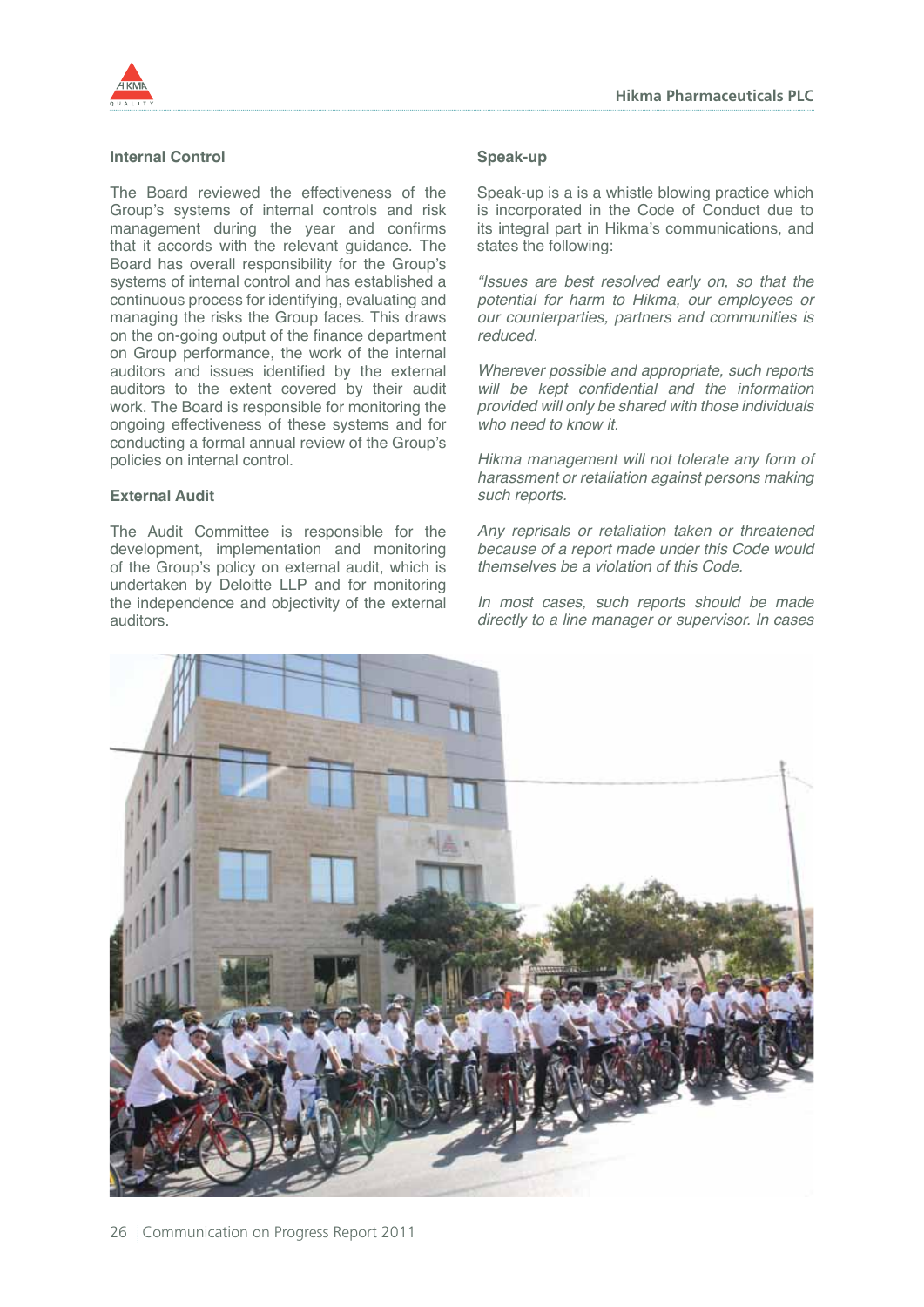*in which this is not possible or is inappropriate,*  the group's compliance officers are eligible and qualified to receive such reports.

Where permitted, confidential reporting lines are *also available. Details of other contacts are set out in our Guide to Speaking Up."*

Speaking up is a firmly held standard and non-compliance, including a failure to report a suspected or known breach, "*can represent serious misconduct, and may result in disciplinary action being taken."*

A dedicated "speak-up" hotline is being implemented across the Group. It will be an anonymous hotline run by third-party operators to ensure complete secrecy for all employees.

As part of Hikma's commitment to work against corruption, it makes sure that the stakeholders it works *with* are also fair, ethical and do not engage in nor tolerate any forms of corruption. To understand suppliers' ethical policies and practices, an audit questionnaire is sent out to all suppliers. This measure of performance ensures compliance with international standards in ethical standards as well as environmental and human right standards. This practice is always implemented and new suppliers are always audited, researched and scrutinised.

# **Actions**

- Employees are encouraged to report any suspicious activities.
- There is ongoing education underway on the Share Dealing Code and Disclosure policies to ensure all employees are aware and in compliant with them. Currently, to ensure no insider information is used in share dealings.
- Hikma issues a closed period for employee share dealing two times a year, usually 3 months prior to disclosing company results, and this is communicated clearly to all employees across the Group.
- Training on healthy business practices is conducted to relevant personnel led by the Legal Department, and includes the API department, Finance, Corporate Communications and Medical Affairs divisional heads and senior members.
- The programme of meetings of the CREC expanded over the course of 2011 to oversee the formalization of Hikma's ethical compliance and supervision.
- The CREC administered the compliance function by hiring a Head of Compliance.
- The Head of Compliance networked among different companies and department functions to create awareness of the compliance responsibility within Hikma. Managers were expected to educate their teams.
- Head of Compliance selected a team of people to become the "compliance champions" to assist in the formation and implementation of policies and procedures.
- Compliance Department began updating the policies and procedures, including the Code of Conduct, gift giving policy and speak-up hotline, which will be in effect in 2012 and 2013.
- The "speak up" hotline was set in motion; it is supposed to be functional in the US and in some parts of Europe by 2012 and should be implemented in the MENA during 2013.

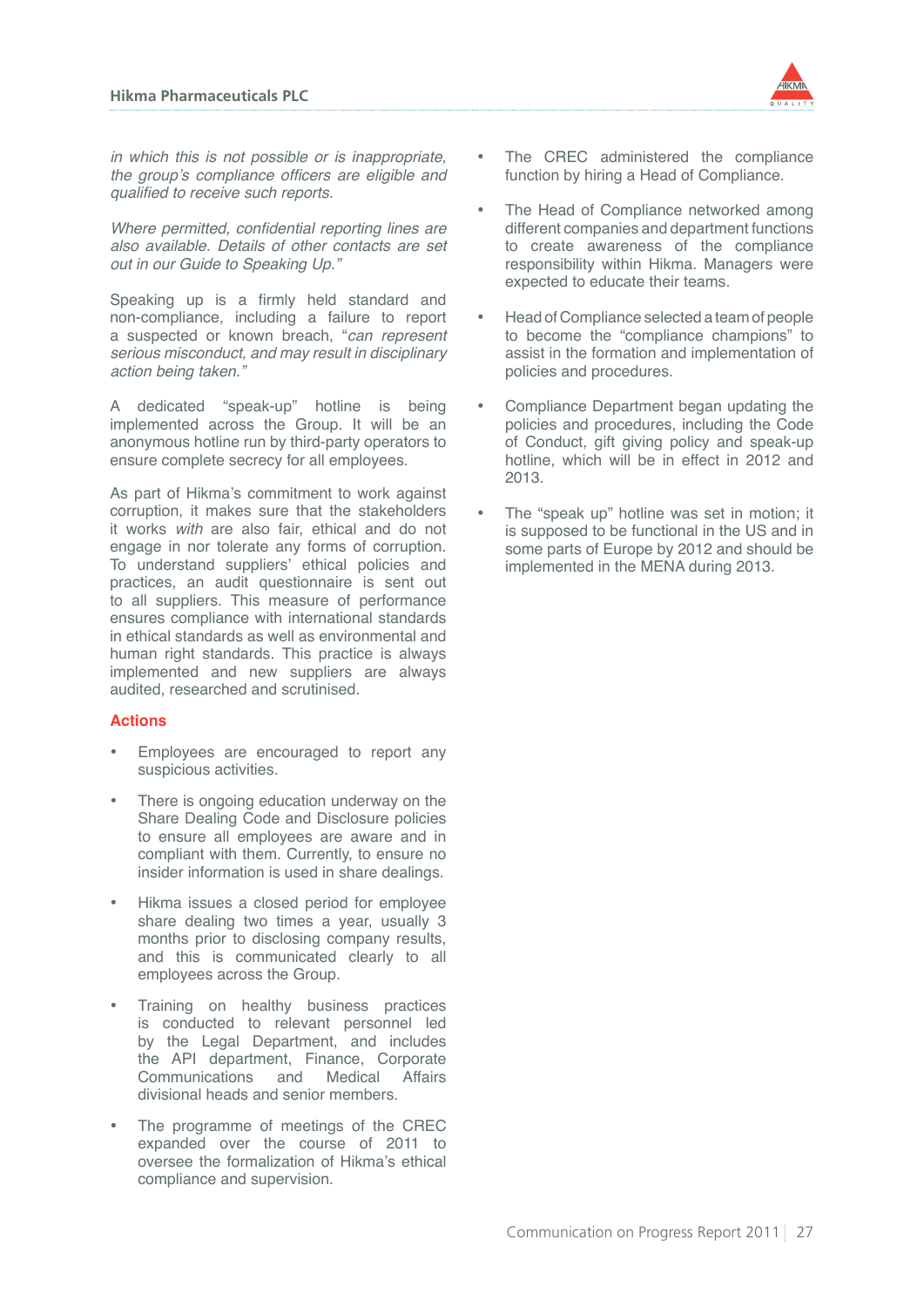

#### **Performance**

The Code of Conduct was signed by 2260 employees worldwide during year 2011, including managers and non-managers. It is incorporated in the induction process for all employees. It has seen consistency and continuity since it was updated in 2008.

In 2011, further efforts were taken during the supplier audit and the number of responding suppliers increased by approximately 16%. According to the supplier audits carried for environmental and social factors, there weren't any non-conformities uncovered.

Hikma was awarded the 2011 ICSA/Hermes Transparency in Governance Award for the best audit disclosure for a FTSE 250 company. The award is given for clear communication which aides shareholder understanding.

Hikma measures the following GRI indicators:

• SO3: percentage of employees trained in anti-corruption policies